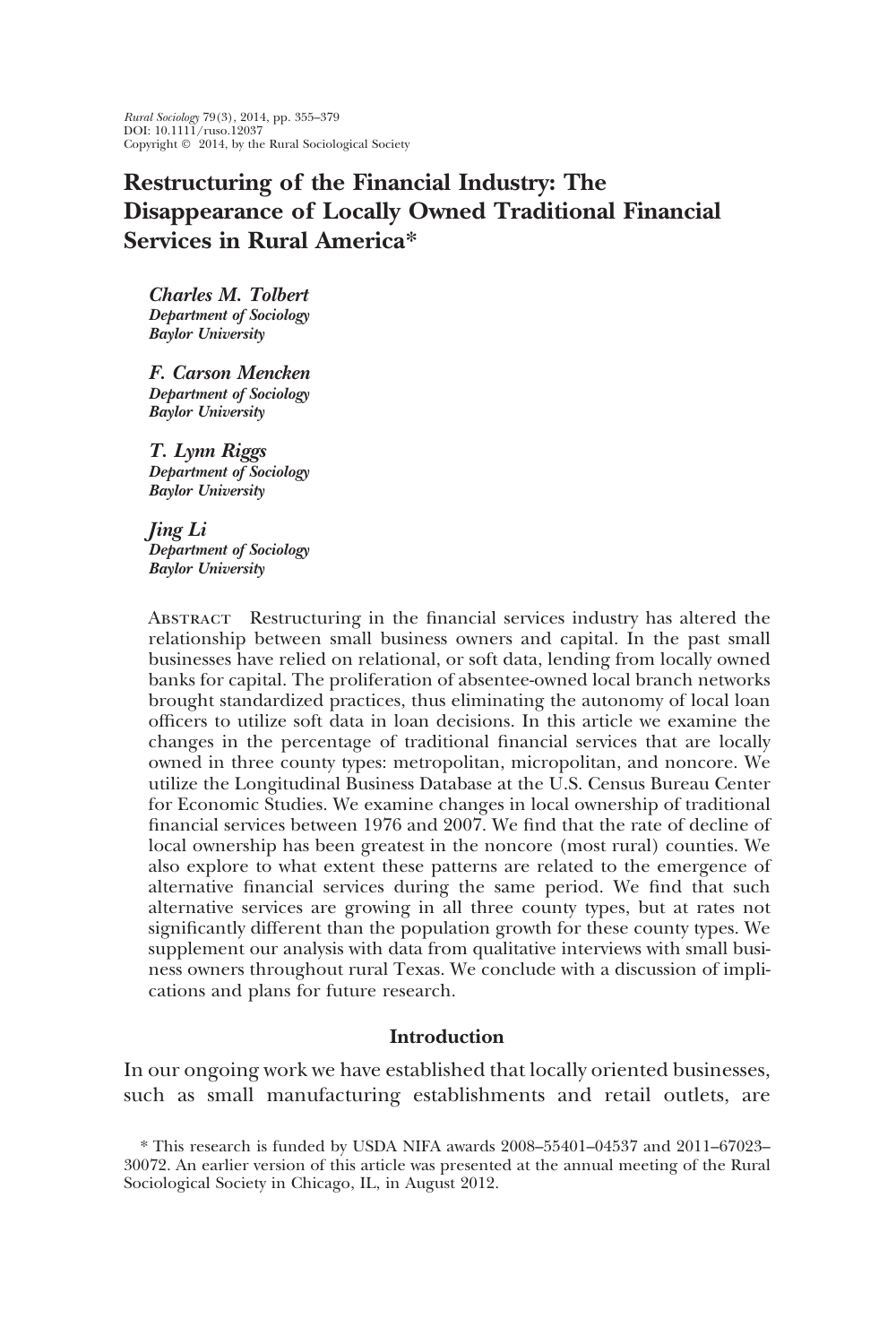associated with a number of beneficial local outcomes and promote rural community resilience (Blanchard and Matthews 2006; Blanchard, Tolbert, and Mencken 2012; Lyson and Tolbert 2004; Mencken, Bader, and Polson 2006; Tolbert et al. 2002; Tolbert, Lyson, and Irwin 1998). At the core of our research on local rural community development is the concept of "civic capitalism," or the theory that a thriving locally oriented business class composed of local entrepreneurs and small businesses creates an environment most conducive to community development. In our model of civic capitalism, the local small business owner is an agent of economic and social development. But the local small business owner needs access to financing (Black and Strahan 2002; Davis, Haltiwanger, and Jarmin 2008). Changes in the financial services sector, and banking in particular, have caused concern for the plight of small businesses and rural communities (Devaney and Weber 1995; Neff and Ellinger 1996).

The civic capitalism model of local development examines the interconnections between local economic and noneconomic institutions (see Tolbert et al. 2002). In this model, locally oriented capitalism and civic structures function to promote civic community, or trust and cooperation among local citizens. This civic community, in turn, promotes civic welfare and economic development in small towns and rural communities (higher incomes, less poverty, less outmigration, less crime). Locally oriented capitalism comprises a thriving small retail and small manufacturing business sector and family farms oriented toward the local community. The noneconomic institutions that promote civic community include civically engaged places of worship, national volunteer associations, and third places. Research has empirically supported the positive socioeconomic benefits of civic capitalism (see Blanchard and Matthews 2006; Blanchard et al. 2012; Irwin et al. 2004; Irwin, Tolbert, and Lyson 1999; Lee 2008; Tolbert 2005; Tolbert et al. 1998). This article focuses on the implications of financial industry restructuring for locally oriented capitalism.

We are concerned that restructuring of the financial services sector has altered the nature of the traditional relationship between small business owners and entrepreneurs and financial capital in rural communities. Small town lending has a long history of relational or "soft data" lending, in which concepts such as trust, networks, and community reputation were very important for securing loans and credit lines from local banks (Berger and Udell 2002). This symbiotic relationship between local banks and local businesses is vital for rural communities to sustain locally oriented capitalism. The expansion of large national, state, and multiregional financial institutions into small towns and rural communities brings a different metric with which to evaluate potential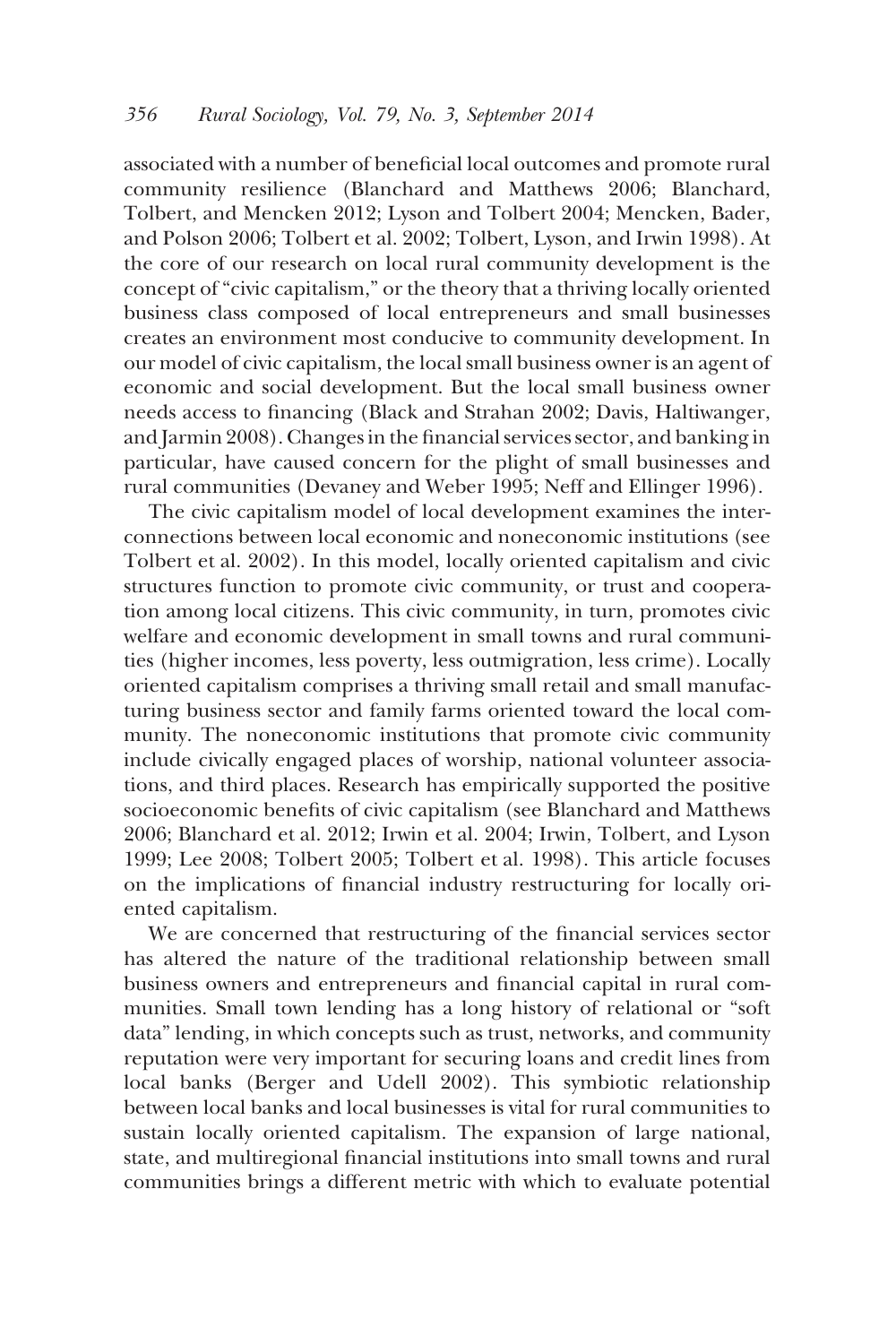commercial customers. Multisite financial institutions are more likely to use network-wide standardized operating procedures and asset or hard data criteria to evaluate loan and credit applications. These institutions avoid relational data gathering (Berger and Black 2007). We propose that this transition has made it more difficult for rural small businesses to get access to credit and start-up capital.

We have seen evidence that these changes are having an impact on small business owners in rural areas. In 2010–11 we conducted a series of focus groups with local business owners in a variety of rural small towns in Texas. The following quote from the owner of a small family grocery store and catering business captures many of the sentiments expressed by participants in our sessions:

Used to be you would know the loan officer at the bank, you could go in, chat with him, and settle your business with minimal paper work. He knew I would make good on the loan. Today, the loan officer don't live here. He drives in everyday from— [nearby metropolitan area]. It is a ton of paperwork and a huge mess, and many people get turned down because they got bad paper [past credit problems].

The consolidation of the financial services industry can create, and it seems has created, disparities in access to capital across space. While there are some policy and legal lending requirements intended to minimize this effect, $<sup>1</sup>$  places with higher risks are not going to attract capital</sup> from larger, nonlocal financial services establishments as easily (Graves 2003; Kilkenny 2002; Shaffer and Collender 2008). Local banks and their practices of relational lending have been a leading source of capital for rural entrepreneurs. However, the restructuring of the financial services industry over the last 30 years has serious implications for the sources of local rural business capital. In this article we examine the extent to which restructuring in the financial services industry has affected the rate of local ownership of traditional financial institutions (banks, thrifts, and savings and loans). We also show the transition from local to absentee ownership in traditional financial services (TFS) in urban and rural America between 1976 and 2007, as well as the spatial emergence of alternative financial services (AFS) over the same time period as a possible substitute for TFS. We tie this analysis back to the impact on rural small businesses and entrepreneurs by examining some of the qualitative

 $<sup>1</sup>$  These include the Small Business Administration guaranteed lending, the Community</sup> Reinvestment Act of 1977, and the Gramm-Leach-Bliley Act of 1999 provision allowing small bank access to Federal Home Loan Banks.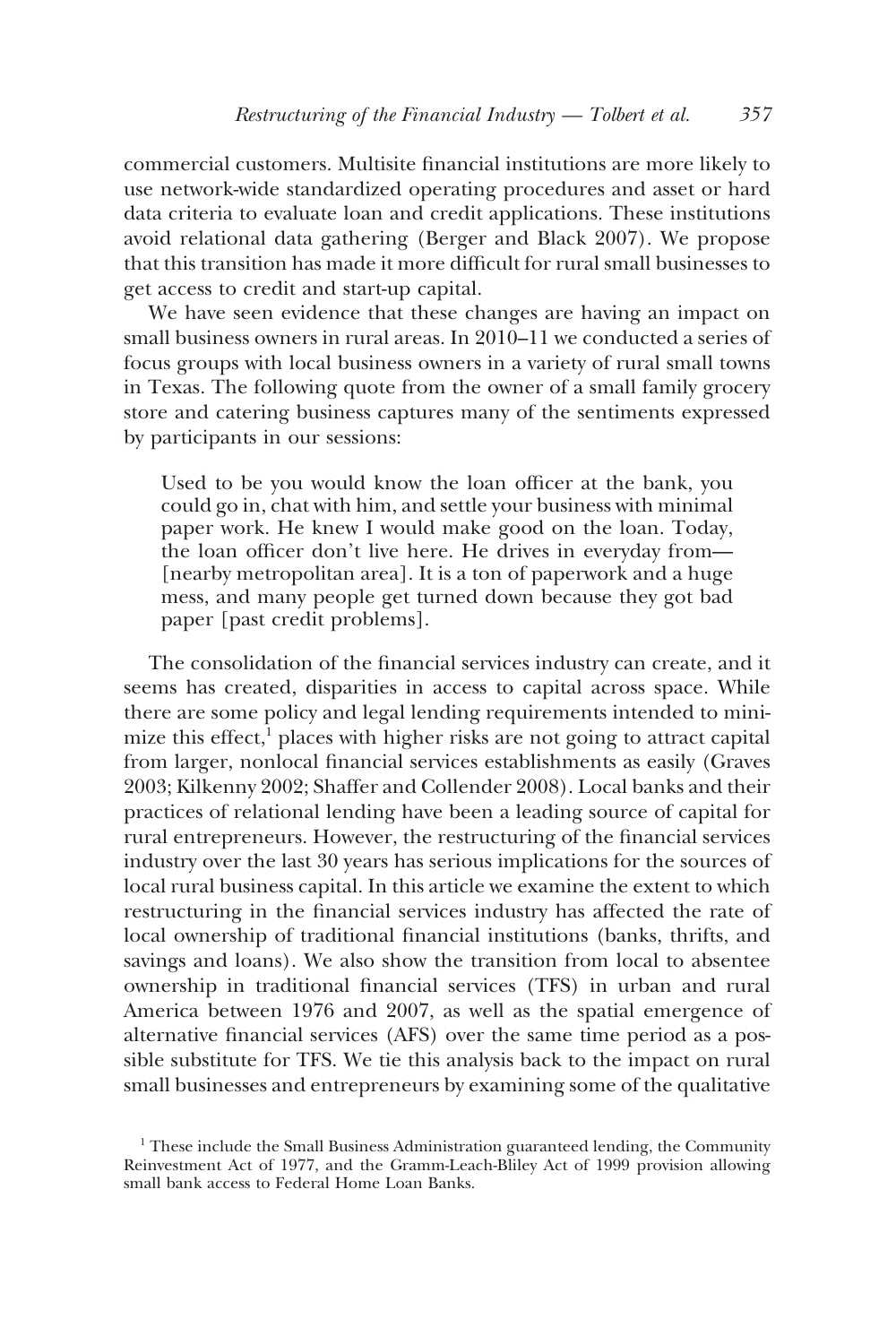

Figure 1. Traditional Financial Services: Establishments.

input we have gathered through our interviews with small business owners and entrepreneurs throughout rural Texas.

### **Background**

Since 1980, depository institutions (banks, credit unions, and savings and loans) in the United States, and elsewhere, have gone through several iterations of changes (Collender and Shaffer 2003; Nicolo et al. 2003). The net result (see Figures 1 and 2) has been significant consolidation at the firm level and proliferation at the establishment (branch) level (Berger and Black 2007; Collender and Frizell 2002; Collender and Shaffer 2009). Between 1984 and 2011, the number of bank firms reported by the Federal Deposit Insurance Corporation declined from 14,496 to 6,291 (more than halving the number of firms), while the number of banking establishments grew from 42,717 to 83,209 (almost doubling the number of establishments).2 Figure 1 shows that savings and loan establishments declined slightly over time until 2004 when establishment-level data were no longer published. Our counts of credit unions in Figure 1 hold relatively constant and are available at the establishment level only in economic census years. Clearly, the great expansion of traditional financial establishments was primarily driven by banks.

<sup>2</sup> Data retrieved on September 16, 2012, from http://www2.fdic.gov/hsob/ HSOBRpt.asp.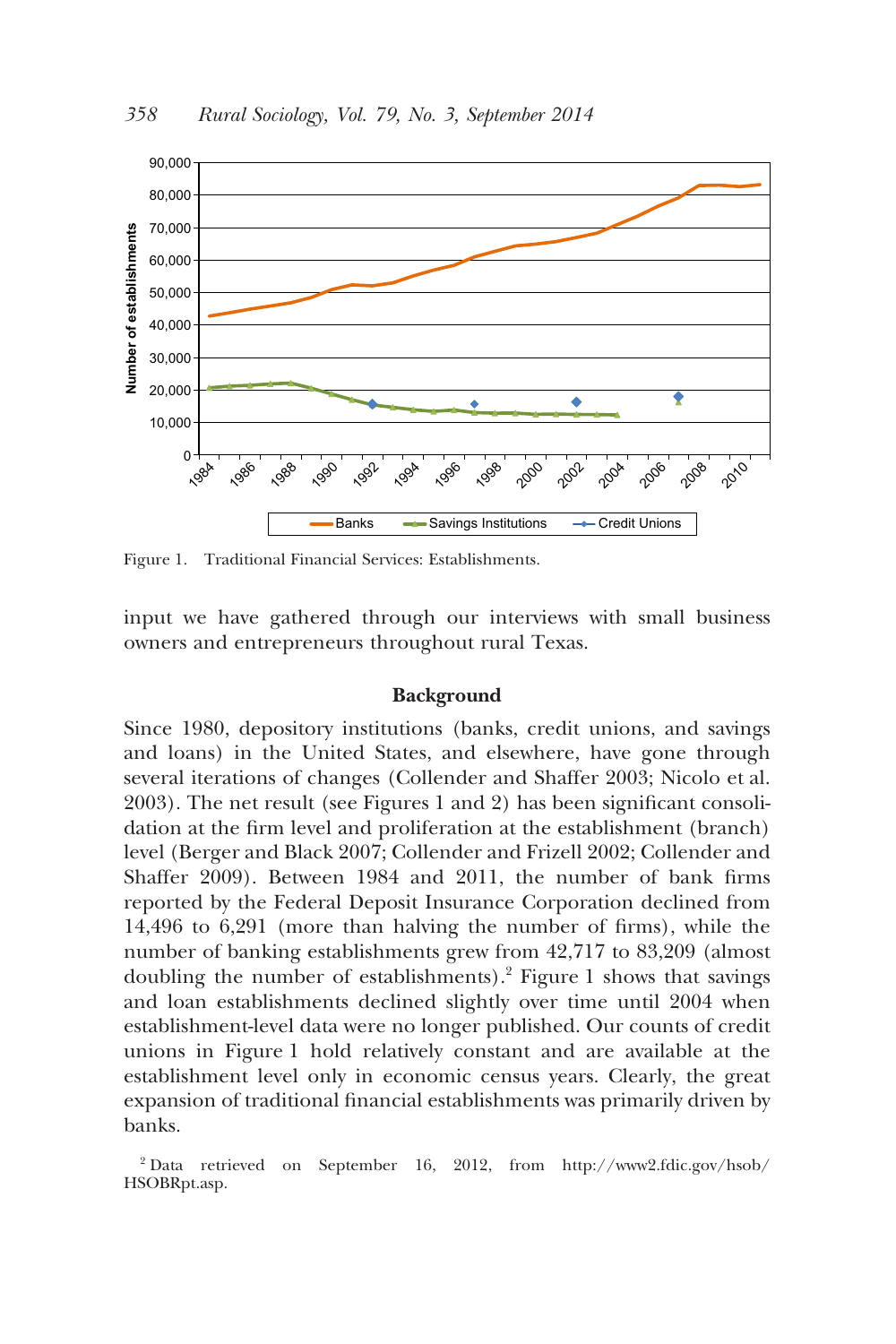

Figure 2. Traditional Financial Services: Firms.

Moreover, according to the economic census conducted by the Census Bureau, the top four commercial banks in the United States owned 12.6 percent of all establishments in 2002; in 2007, this number had grown to 31.8 percent. As Figures 1 and 2 show, credit unions and savings and loan institutions also experienced similar reductions in the number of firms, but unlike banks, they had no growth in establishments (see Berger, Demsetz, and Strahan 1999).<sup>3</sup> These aggregate numbers show trends for the entire United States, generally; however, in this article, we examine whether these changes occurred differentially for different parts of the country. Specifically, we look at these trends in urban and rural areas from 1976 to 2007.

Consolidation at the financial services firm level was accelerated by deregulation and changes in banking laws (e.g., the Riegle-Neal Interstate Banking and Branching Efficiency Act of 1994) that eased geographical restrictions on international, interstate, and intrastate branch banking (Hughes et al. 1999; Wheelock and Wilson 2000). However, several issues motivated merger and acquisition behavior (see Berger et al. 1999). First, well-capitalized firms acquired undercapitalized or less efficient banks to increase market concentration and power in order to set local prices for retail services (Cetorelli and Strahan 2006). Second,

 $3$  The trend lines for credit unions and savings institutions are interrupted because data are not complete for all years in the sequence.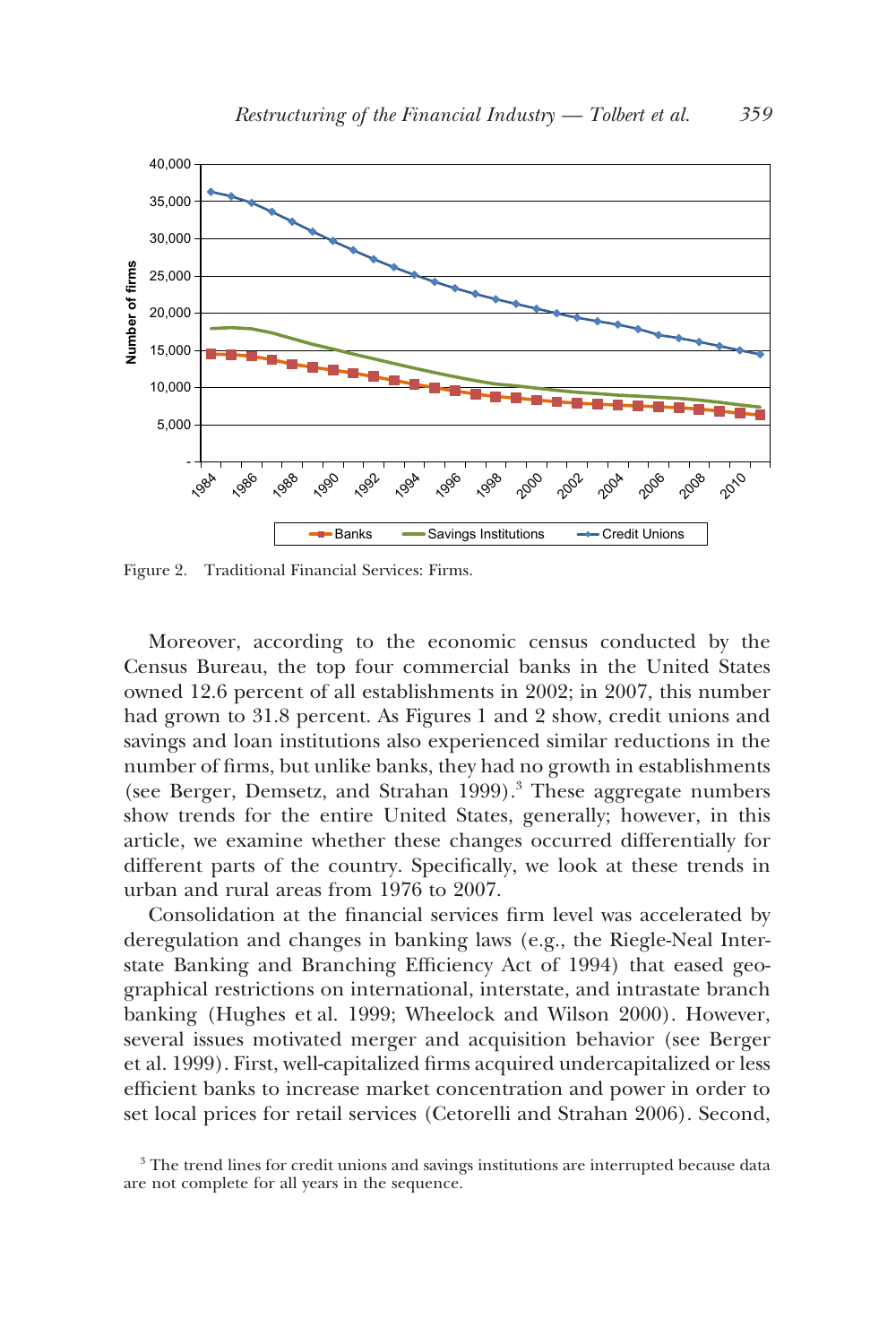structural isomorphism forced many firms to get into merger and acquisitions in order to keep pace with field leaders and to avoid relinquishing their previous market power. Third, merger and acquisition can move a greater percentage of a firm's assets under the government safety net. That is, the larger the bank, the more likely it is to be deemed "too large to fail," thus increasing the chances for regulator intervention in a crisis.

Restructuring was also made possible, in part, by improvements in technology (Whaling 1996). New technology allowed financial services in general, and banking in particular, to achieve scale economies through increased efficiency; to restructure the branch bank office, with less need for face-to-face interactions with depositors (because of ATMs, online banking, and direct deposit); and to standardize and apply "best practices" procedures (e.g., credit scoring) throughout the network. From an efficiency standpoint, these changes are positive improvements; however, the restructuring that occurred has also changed the relationship between borrower and lender, as demonstrated by the quote from the small grocery business owner whom we interviewed and by research in this area (DeYoung, Glennon, and Nigro 2008).

### **Relational versus Transactions Lending**

This change in the relationship between borrowers and lenders has caused concern about small firms' access to capital since small firms are more dependent on financial institutions for external funding (Berger and Udell 2002; DeYoung, Hunter, and Udell 2002; Petersen and Rajan 1994).4 Asset-based lending to small firms, however, is quite expensive for the lender and the borrower, as it requires an intense amount of monitoring by the lender and substantial liquid assets on behalf of the borrower. Small businesses, and particularly those in rural economies, have tended to rely on small, locally owned depository institutions (vs. larger, nonlocal institutions) and their practices of relational (i.e., judgment or "soft" data) lending practices for financing (Berger and Black 2007; Berger and Udell 1996; Boot 2011; Collender and Frizell 2002; Devaney and Weber 1995). Relational lending is based on long-standing relationships between lenders and the small business, and between particular loan officers and business owners. Often, the loan officer has extensive personal and professional relationships in the community and uses her or his networks to gather additional information about the business from customers and suppliers. This "embeddedness" also allows the loan officer to take into account the reputation of the person seeking

<sup>4</sup> Berger and Udell (2002) find that the principal owner of the small firm is the source of 31.33 percent of total equity financing.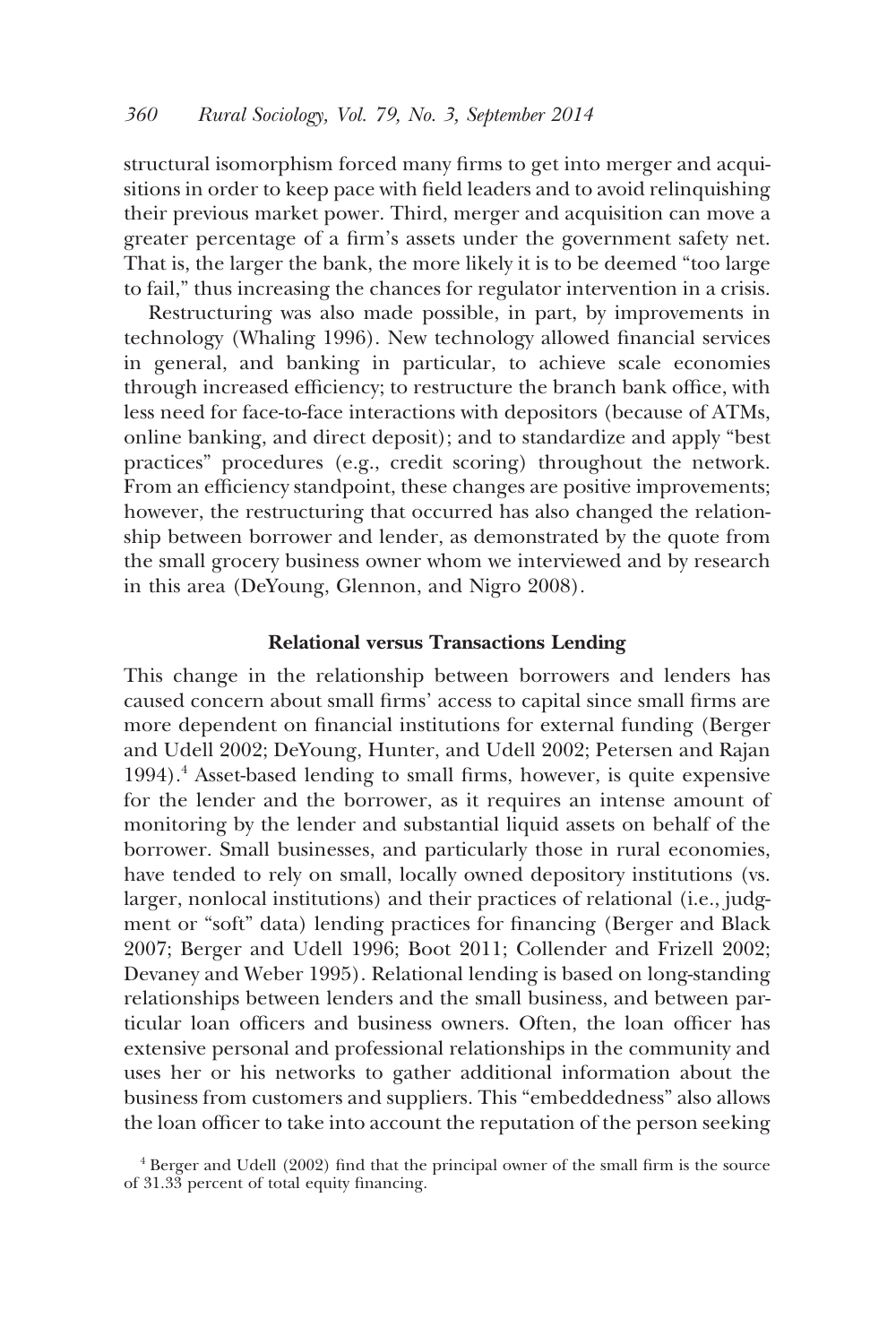a loan—the person's standing in the community, trustworthiness, and so on. Empirical research has shown the importance of relationship lending for small firms (see Berger and Udell 1995, 2002). In particular, relational lending is linked to lower interest rates, reduced collateral requirements, and increased credit availability.

However, the restructuring of the financial services industries has led to concerns about the future of relationship lending and the implications for small firms in urban and rural areas (Cetorelli and Strahan 2006; Neff and Ellinger 1996). Relationship lending requires that the lending firm place greater decision authority in the hands of local loan officers. Moreover, because relationship lending decisions are based on qualitative data, operating procedures and incentive structures are unique for each loan officer (Berger et al. 1999). When loan officers acquire more authority, new levels of bureaucratic administration and monitoring are required. These added costs are incentives for large financial firms that have recently acquired local financial networks to utilize lending strategies based on standardized and portable data (i.e., hard data), thus reducing the autonomy local branch managers have to make lending decisions (Brickley, Linck, and Smith 2003). Furthermore, some lending institutions may abandon relationship lending because restructuring and mergers have increased the geographical and social distance between lender and borrower (Berger et al. 2005; Brevoort and Hannan 2004; DeYoung et al. 2008).

# **Alternative Financial Services**

For individual consumers, particularly low-income consumers, alternative financial services have emerged as a more convenient, and occasionally more cost-effective, means of finances (Blank 2008; Caskey 2002; Graves 2003; but see Fellowes and Mabanta 2008). While AFS can be a difficult category to define, most operationalizations include highinterest nondepository institutions, such as check-cashing businesses, local pawnshops, car title loan businesses, and payday loan operations (Blank 2008; Praeger 2009). Studies on why consumers use AFS indicate that ease with the process, nearby locations, lack of a credit check, and smoothing income gaps are primary reasons (see Berry 2005; Blank 2008; Caskey 2002; Fellowes and Mabanta 2008). These studies also point out that many low-income consumers utilize a mix of both TFS and AFS.

Graves (2003) argues that a two-tiered system of finance has emerged. Traditional financial services reorganized around affluent neighborhoods, and AFS emerged on the fringes of neighborhoods in transition. The highest levels of AFS concentration is in poor neighborhoods. AFS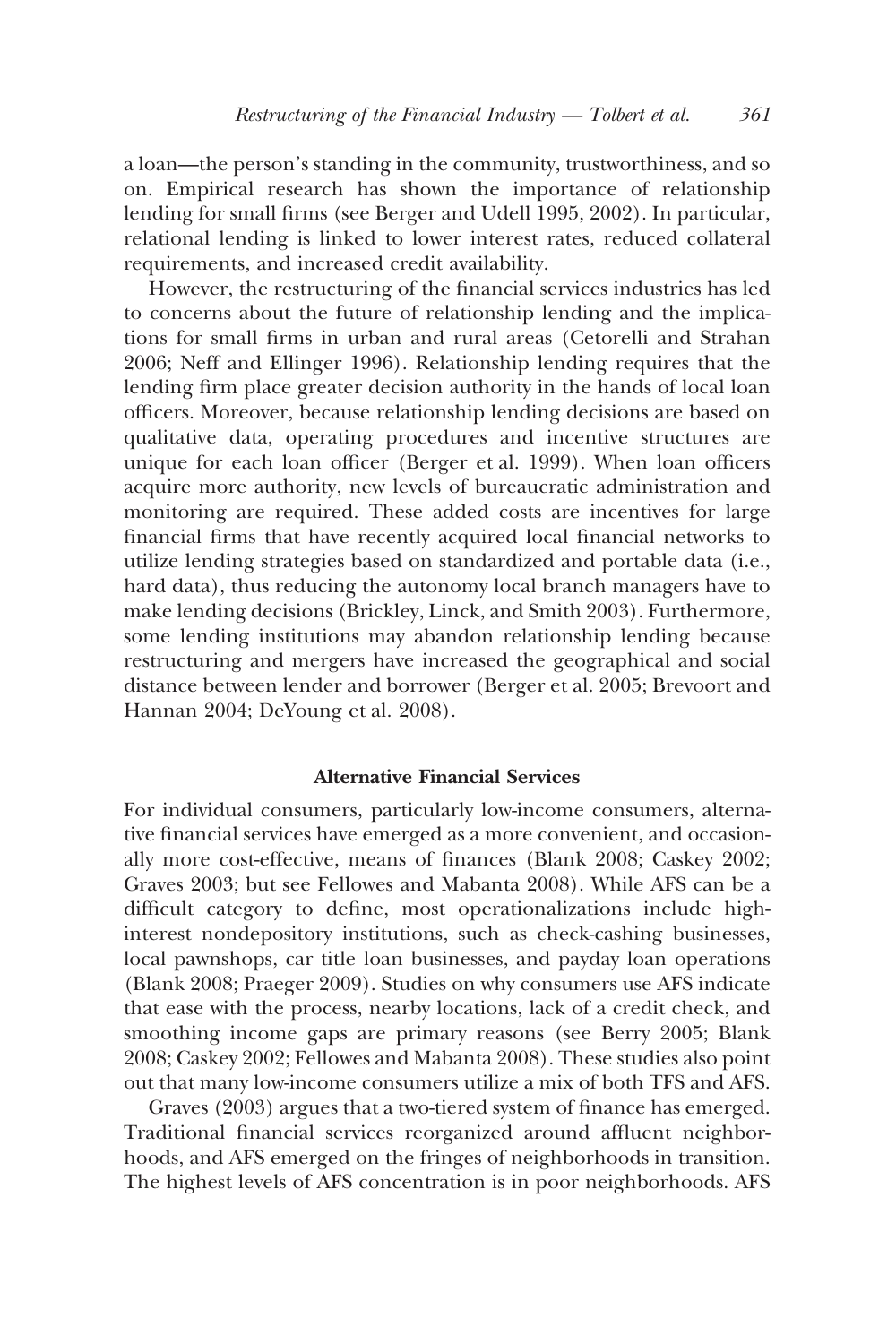provide access to credit and banking that has become more difficult for low-income borrowers to secure and afford. Moreover, AFS are spatially more convenient to those in low-income areas. However, Fellowes and Mabanta (2008) find a dual system of traditional and alternative financial services coexisting in the same space, but serving different clienteles.

While these studies focused on individual consumers, the findings are transferable to small businesses, particularly nascent businesses. In many ways, nascent employers experience the same credit-access frustrations as low-income workers (see Graves 2003; Markley, Macke, and Luther 2005). Research on enclave economies in major cities has shown that sole proprietorships and small businesses are less likely to depend on banks for capital than they are on informal sources, such as family and friends or alternative financial services (Bond and Townsend 1996; Huck et al. 1999; Li et al. 2002).

Financial capital can be quite difficult for nascent entrepreneurs. New entrepreneurs typically do not have the hard data transactions or lending portfolios to secure standard loans. Moreover, new businesses do not have a history to make them a solid candidate for relationship lending. In their analysis of the 1998 Panel Study of Entrepreneurial Dynamics, Campbell and De Nardi (2009) find less than half of those nascent entrepreneurs who applied for bank loans to help finance their ventures were approved for loans. Most entrepreneurs rely on selffinancing and informal credit markets (see also Berger and Udell 2002). Restructuring in the financial services industry, with increased absentee ownership and diminished importance of relational lending, creates the possibility that small businesses in rural America may face reduced access to credit and higher costs for that which is available. As with low-income consumers, AFS may serve as a substitute for the credit needs of small businesses and nascent entrepreneurs.

This review of the literature indicates that significant restructuring in the financial services industry led to a significant reduction in the percentage of locally owned, traditional financial services. These locally owned services and their histories of relational lending practices are vital to local small businesses and to the welfare of the communities in which these businesses operate. While extensive research has been done on the spatial distribution of restructuring in the financial services industries, less has been done with recent data on the loss of locally owned financial institutions. We seek to fill this void. We examine the changes in locally owned traditional financial services in urban and rural America. Moreover, we follow this analysis with an examination of the change in the proportions of TFS and AFS establishments. If the loss of locally owned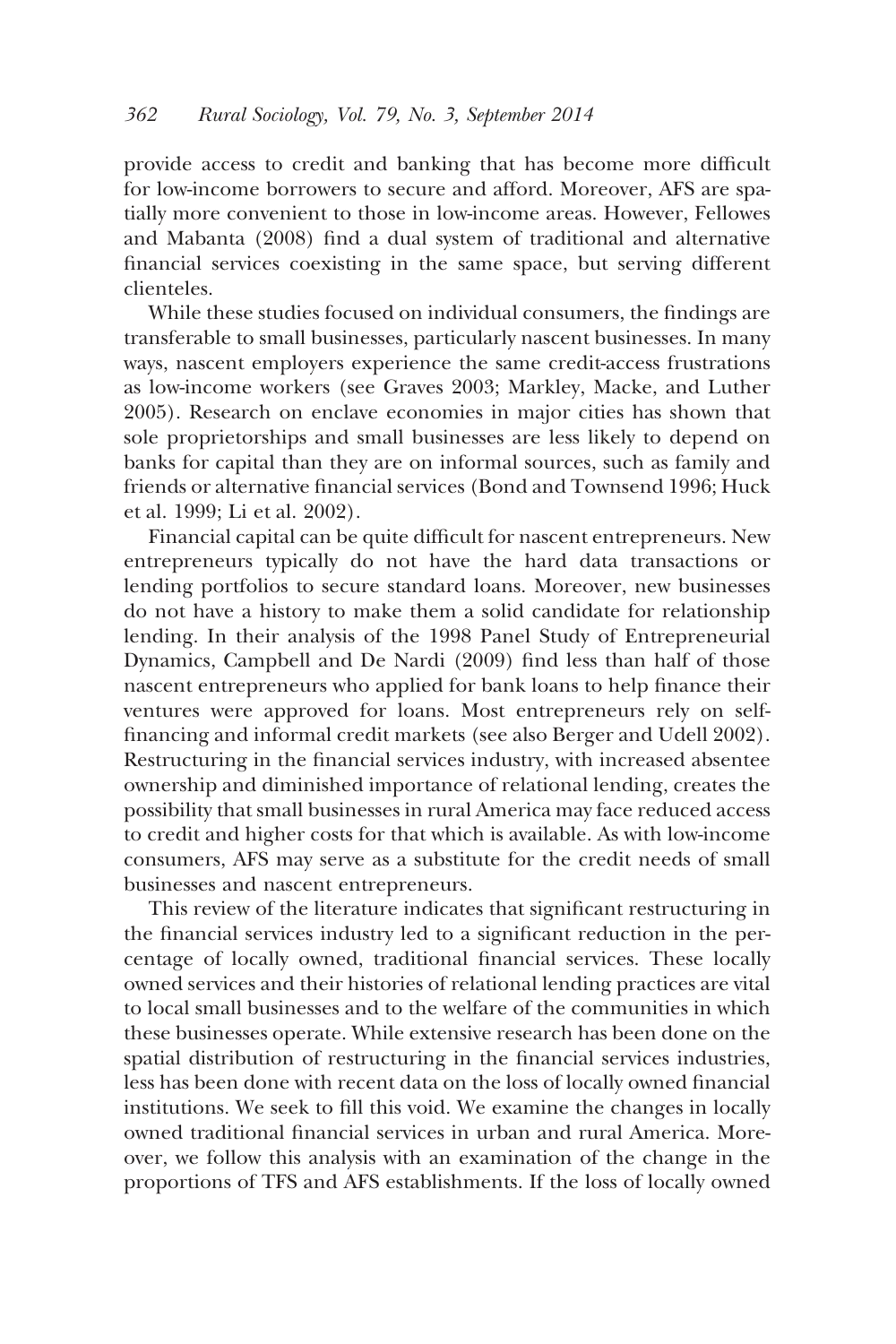banks created a credit void, then we expect to find some shift in the ratio of TFS to AFS establishments during the same periods.

# **Data and Methodology**

In the analysis we used the Longitudinal Business Database (LBD), a database developed at the U.S. Census Bureau's Center for Economic Studies (see Jarmin and Miranda 2002). The LBD provides basic information on an annual basis for legally operating employers in all sectors of the U.S. economy from 1976 to 2007. The underlying data for the LBD come from the Census Bureau's Business Register, also known as the Standard Statistical Establishment List. This list is derived from administrative records from other agencies (e.g., the Internal Revenue Service, Social Security Administration, and Bureau of Labor Statistics) and is updated based on information collected by the Census Bureau from its economic surveys and censuses. However, these data are primarily based on payroll tax records and receipts data from tax records provided by the IRS.

We use the LBD to identify establishments in the financial services sector to examine the development of this sector during 1976–2007. Establishments traditionally thought of as financial services include banks, credit unions, savings and loans, and business credit establishments. We used establishments with the following 1987 Standard Industrial Classification (SIC) categories:

- 602 (U.S. commercial banks)
- 603 (savings institutions)
- 606 (credit unions)
- 611 (federal and federally sponsored credit agencies)
- 615 (business credit institutions)

It is important to note that some of these establishments had been categorized incorrectly, and we reclassified them using the name of the establishment when possible. For example, a large proportion of credit unions were misclassified prior to 1992, so we used string searches of establishment names in combination with industry codes to classify them. In general, however, we used industry codes to classify establishments as traditional establishments.

Changes in industry classification systems were significant over this time for these sectors for both the change in SIC coding in 1987 (from the coding used in 1977) and for the change from SIC codes to codes of the North American Industrial Classification System (NAICS) in 1997, especially for depository institutions. In 1997, the Census Bureau adopted the NAICS; however, in the LBD, SIC codes persisted through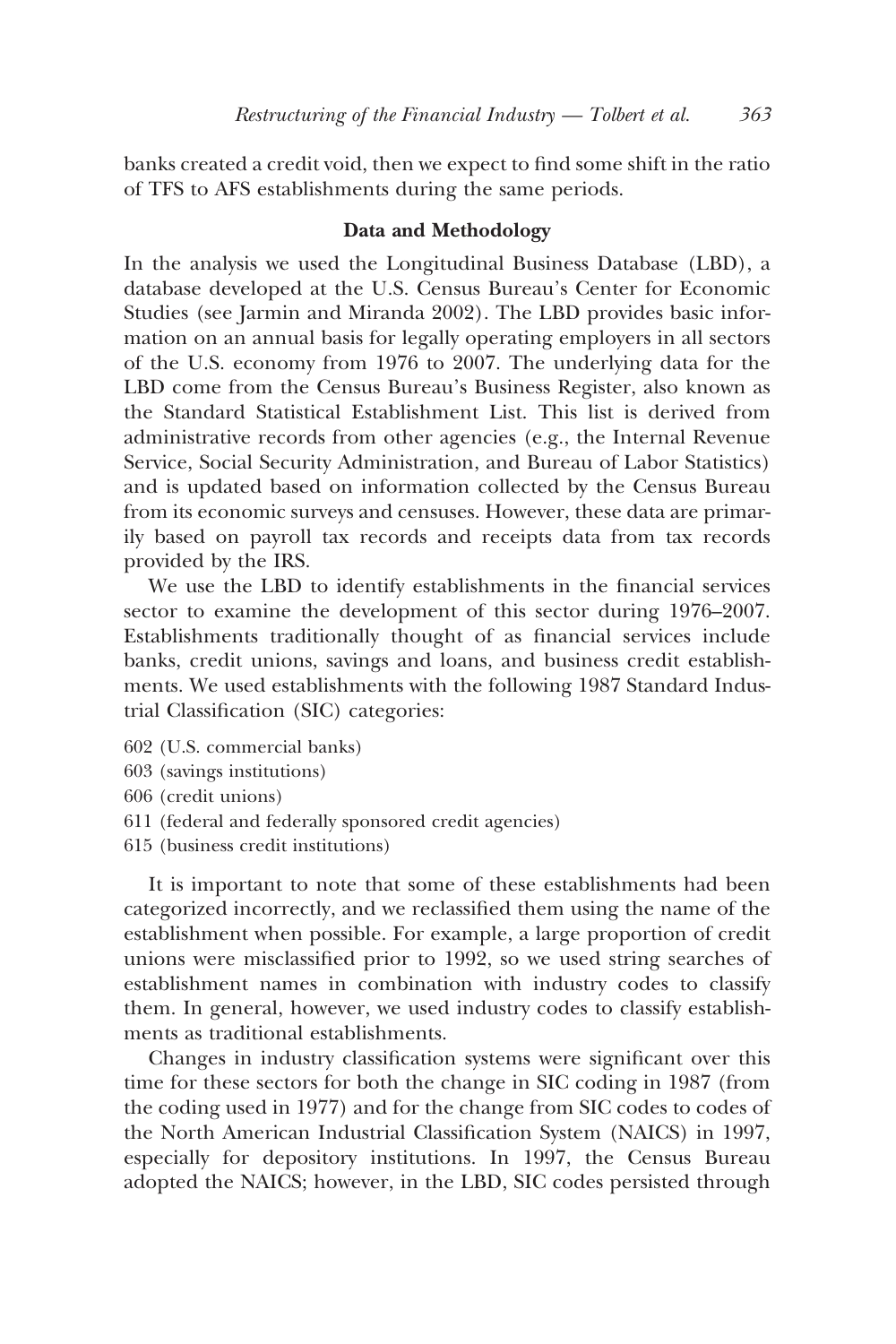2002. In the LBD, 1992 is the first year where the 1987 SIC codes take effect, and 2002 is the first year where the NAICS changes take effect. For these analyses, we standardized the coding to the 1987 SIC system when possible, converting the 1977 SIC codes to 1987 SIC codes.<sup>5</sup> For data after 2002, we converted the NAICS codes for traditional financial services to 1987 SIC codes. $6$ 

The establishment data are aggregated by county and county equivalent for this analysis. We classified counties by their 2003 Office of Management and Budget metropolitan status: metropolitan, micropolitan, and nonmetropolitan (www.whitehouse.gov/OMB). To be sure, there is much variability in the rural territory of the United States. We opt here for the government standard definition because our aim is to develop policy-relevant findings that can sustain and promote rural

 $5$  There were two problems that hindered exact matches from 1977 to 1987 SIC coding. First, the finest level of detail available for some establishments was the two-digit level (e.g., 60), despite having six-digit codes. To examine the issue more closely, we merged establishments from 1977 with the SIC code 600000 to future economic census years of the LBD since the economic census years typically have the most accuracy. Approximately 65 percent of these 1977 establishments were still in the database in 1982, with close to 90 percent still coded as 600000. Approximately 40 percent of these 1977 establishments had records in 1987, with close to 60 percent still coded as 600000. In 1992, 25 percent of the 1977 establishments had records; however, all of these had been recoded and no longer had the generic 600000 code. Moreover, for a majority of these establishments, the establishment's most frequent four-digit SIC code was 6000. So for imputation purposes, the most frequent four-digit SIC code was not a good substitute; however, the variable "best SIC" seemed to be a better approximation and we used it as a substitute when it was available. For establishments with the generic code 600000 even after the "best SIC" substitution, we set the SIC code to "missing" and replaced it with the closest lagged value that was not 600000. The second problem that arose in recategorizing from SIC 1977 to SIC 1987 occurred when four-digit categories were split into two different three-digit categories and the finest level of detail for the establishment industry was at the three-digit level. This was problematic for the 1977 SIC code 605 since this category was split into two very distinct categories in 1987: foreign banking and branches and agencies of foreign banks (608) and functions related to depository banking (609). This was also problematic in converting the 1977 SIC code 614, since it contained both credit unions (1987 SIC 606) and some personal credit institutions (1987 SIC 614). For both cases, we used the names of the establishments to flag the type of establishment. For the first case, we identified check-cashing establishments based on a variety of strings commonly seen in the names of these establishments, and in the second case, we identified credit unions (e.g., "credit," "union") using establishments' names. These establishments were then reclassified into the appropriate category. After the reclassification, we conducted a thorough review of the names of the reclassified establishments to ensure that establishments were being correctly classified.

<sup>6</sup> In financial services, NAICS codes often provide more detailed classifications than SIC codes. However, we chose the 1987 SIC codes as the standard because it would have been very difficult to use the less detailed SIC codes to reclassify an establishment into a more detailed category. For these analyses, the additional granularity provided by NAICS would not have provided relevant distinctions in many cases. As an example, NAICS distinguishes banks that primarily issue credit cards from other banks; however, both types of banks are typically thought of as traditional lenders.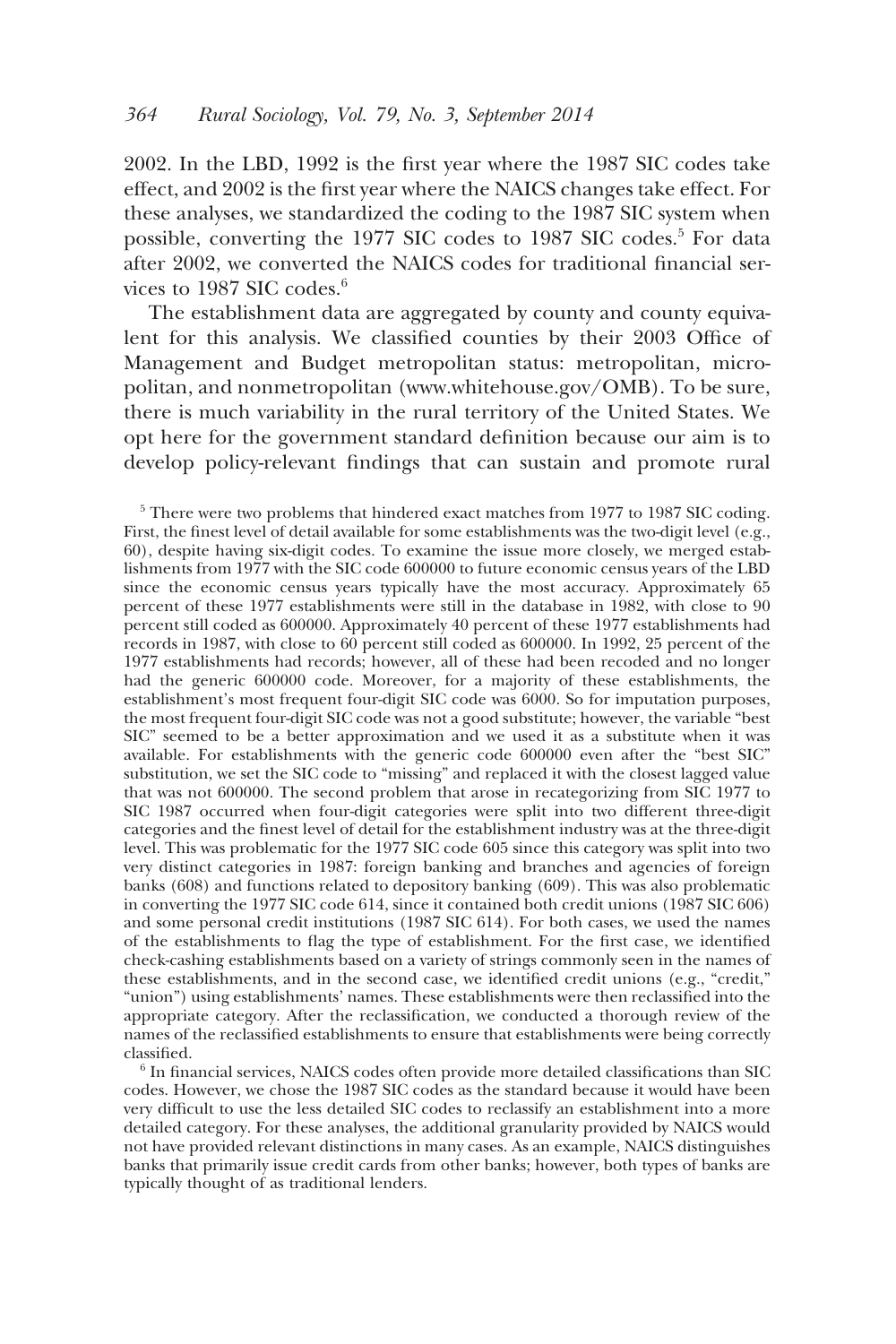socioeconomic vitality. Using a standard enhances the initial credibility of our findings while leaving room for further detailed exploration of rural areas' financial services. It is also the case that—under any definition of rurality—we are limited in the amount of geographic gradation (categories of rural) by Census Bureau disclosure rules. The 2003 standard identifies metropolitan areas (single counties or groups of related counties) as having a core-based statistical area (CBSA) of at least 50,000 persons. Micropolitan counties have a CBSA of less than 50,000, but more than 9,999. Last, there is a residual category of those counties that do not contain a CBSA. These counties are sometimes referred to as "noncore" counties. We view micropolitan (small town) and nonmetropolitan as "rural" in our analysis, though we typically report results separately for both.

We use location quotients to gauge the relative over- or underrepresentation of traditional financial services for four periods: 1976–92, 1992–97, 1997–2002, and 2002–2007.7 The location quotient computes the local (county) share of such establishments nationally and compares that to the local share of national population:

$$
LQ_{ijt} = \frac{Estabs_{ijt}}{Estabs_{iUSt}} / \frac{Pop_{jt}}{Pop_{USt}}
$$

where  $i =$  financial institution type,  $j =$  county, and  $t =$  period. We present the data for the change in local ownership of traditional financial services for the entire period.

#### **Results**

The data in Figure 3 show the change in local TFS between 1976 and 2007. Local financial service establishments are defined as establishments where all the establishments of the same firm are located in the same county. In 1976, approximately 50 percent of metropolitan TFS establishments were. By 2007, the percentage was less than 15 percent. For the nonmetropolitan counties the rate of change of the 1976–2007 time frame is more dramatic. Micropolitan counties saw the numbers shift from approximately 70 percent in 1976 to just below 20 percent in 2007. In 1976, close to 80 percent of TFS in noncore counties were

<sup>7</sup> We selected these time periods to coincide with economic census years (years that end in -2 and -7) since those years typically are most accurate in number of establishments. The first period, 1976–92, represents the period before financial services were in the scope of the economic census. These are the years that have required so much work to discern SIC classification. When we used three periods (1976–85, 1986–95, and 1996–2007), we found similar trends.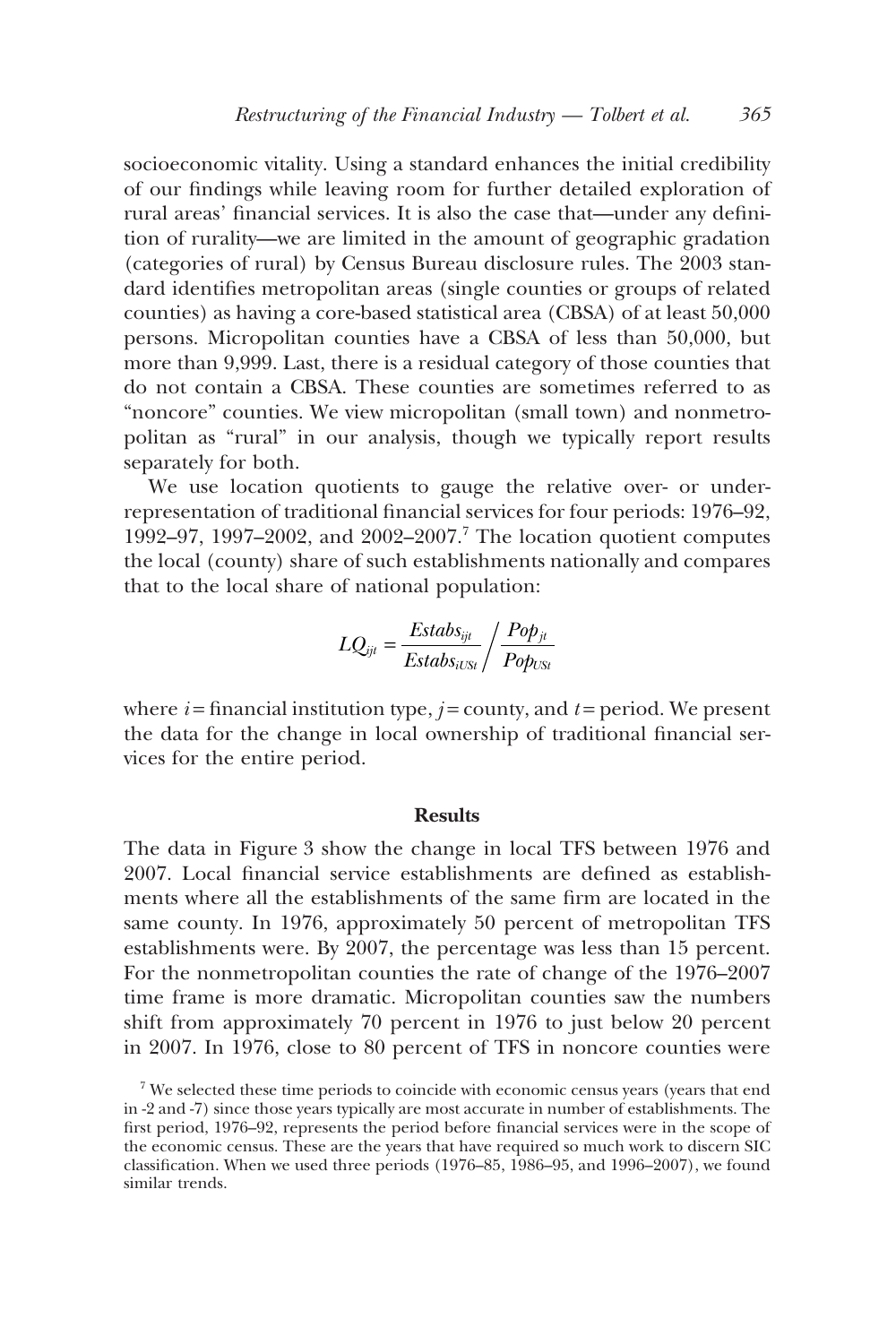

Figure 3. Proportion of Traditional Financial Establishments Locally Owned by Year and County Type.

local. By 1990 that percentage had dropped to slightly more than 50 percent, and by 2000 it had declined to approximately 30 percent. In 2007, approximately 20 percent of TFS were locally owned in noncore counties.

The data in Figure 3 indicate that local ownership of TFS has declined significantly over the period for all counties. Moreover, the rate of decline in locally owned TFS establishments was (−1.7 percent) per annum for noncore counties, (−1.5 percent) per annum for micropolitan counties, and (−.9 percent) for metropolitan counties. Compared to metropolitan counties, the rate of decline in TFS establishments was 88 percent greater in noncore counties.

Table 1 presents the median percentage change in locally owned TFS. These data show that at the center of the distributions, the rate of decline in local ownership was much greater in noncore counties, and a more recent phenomenon. Between 1976 and 1992, noncore counties had a median local ownership rate of slightly more than 50 percent. For 2002–2007, the comparable median rate of TFS local ownership was a little under half the earlier rate. For metropolitan and micropolitan counties, the transition from local to absentee ownership occurred earlier. By 1992, the median rate of local ownership was less than 40 percent in metropolitan counties and micropolitan counties. During the U.S. farm crisis, Green (1984, 1986) noted important structural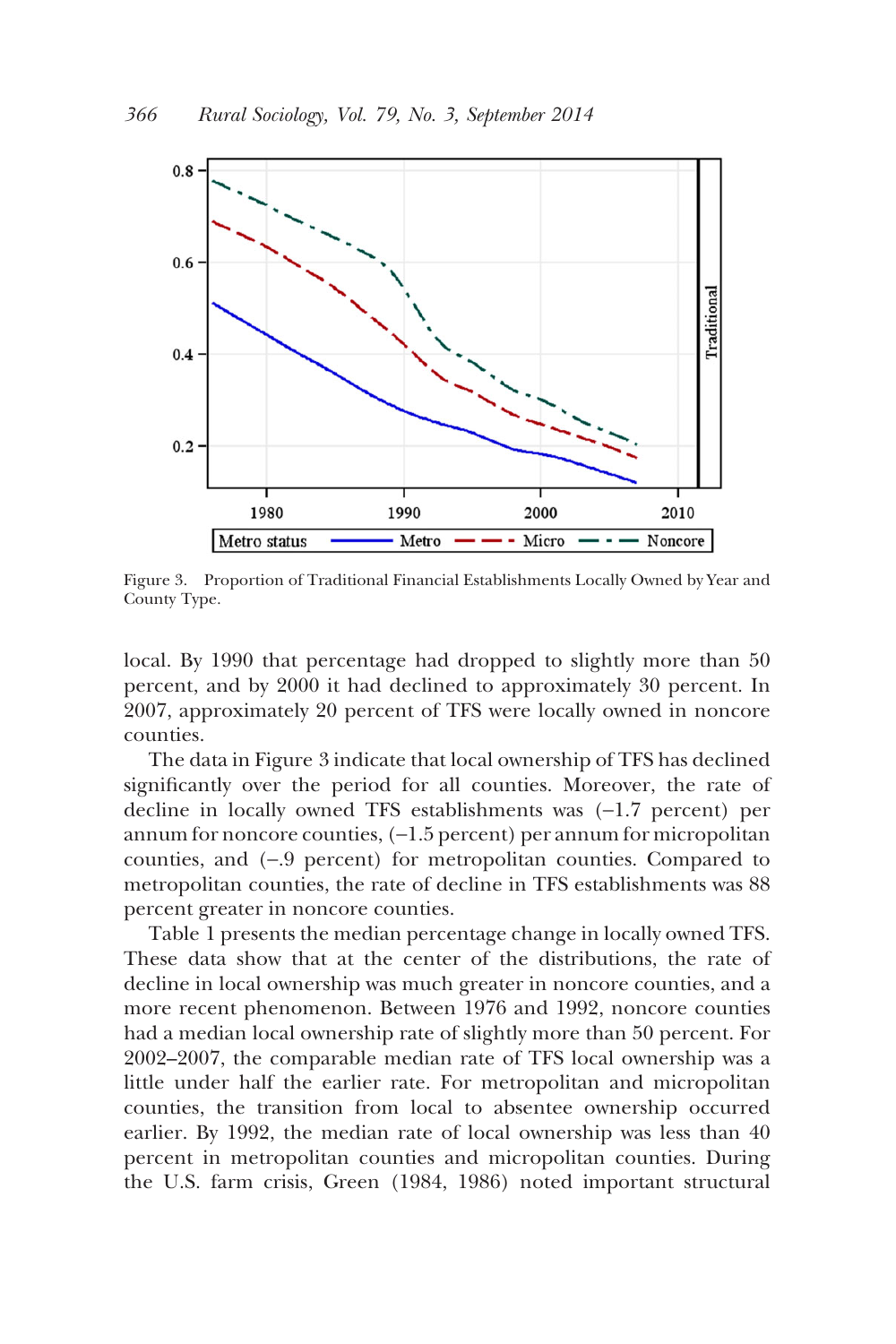|              | Period    | Median |
|--------------|-----------|--------|
| Metropolitan | 1976–92   | 36.61  |
|              | 1992-97   | 29.58  |
|              | 1997-2002 | 26.34  |
|              | 2002-2007 | 23.14  |
| Micropolitan | 1976-92   | 37.48  |
|              | 1992-97   | 32.11  |
|              | 1997-2002 | 27.82  |
|              | 2002-2007 | 26.95  |
| Noncore      | 1976–92   | 52.94  |
|              | 1992-97   | 34.64  |
|              | 1997-2002 | 31.25  |
|              | 2002-2007 | 25     |

**Table 1. Median Percentage TFS by County Type and Period.**

transformations in the banking industry of Missouri that limited the availability of credit in rural areas. Our national data suggest that the disappearance of locally owned banks accelerated even further after the farm crisis.

The 1990s was the decade of significant transition for noncore counties, the period in which the median rate of local ownership of TFS establishments declined below 50 percent. While TFS establishments changed from local to absentee owned during 1976–2007, the data in Table 2 indicate that this transition did not affect the concentration of TFS establishments, and in fact, increased the concentration of establishments in noncore counties. These data show location quotients in metropolitan, micropolitan, and noncore counties for the four periods. The concentration of TFS establishments changed minimally from 1976 to 2007. In metropolitan counties, the median number of traditional financial services for 1976–92 was 32, with a median location quotient of 0.64, and over the next three periods that number nearly doubled by 2002–2007, with a similar corresponding median location quotient.

The data for the micropolitan counties show a very similar pattern, with a median number of establishments of 18 for 1976–92 increasing to 26 for 2002–2007, with very similar median location quotients. It appears that in both metropolitan and micropolitan counties the growth in establishments is, at the center, matching population change. The noncore data show that the median number of traditional financial services increased from 5 (1976–92) to 8 (2002–2007). The noncore location quotients remained above 1 for all four periods, indicating a slight overconcentration of traditional financial services at the center of the distribution. What the data for noncore counties show is that bank consolidation did not change the representation of TFS in noncore counties.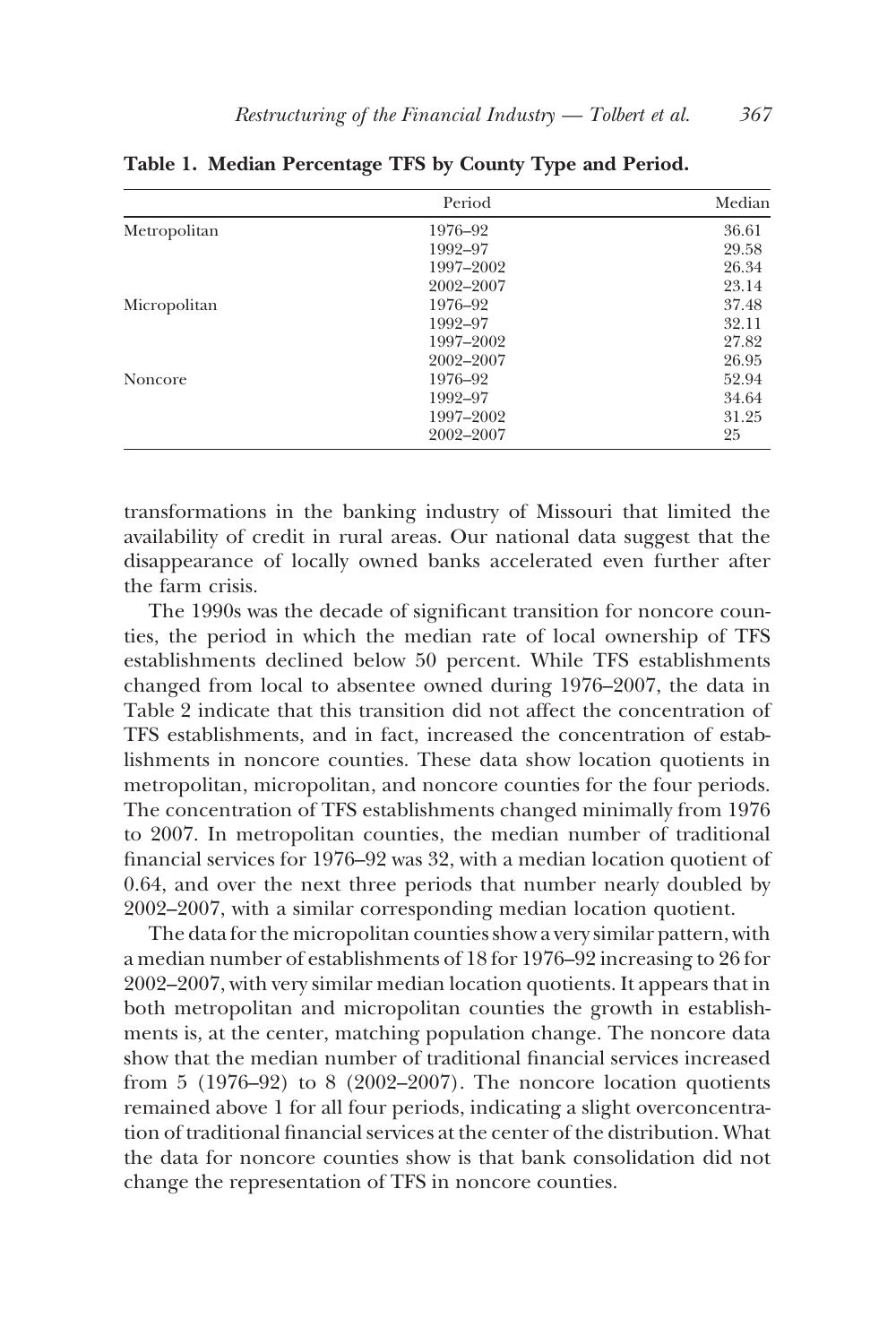|                 |           |                     | Establishment<br>Counts |            | Location<br>Ouotients |            |
|-----------------|-----------|---------------------|-------------------------|------------|-----------------------|------------|
|                 |           | Population          | Traditional             | <b>AFS</b> | Traditional           | <b>AFS</b> |
| Status          | Period    | Median <sup>a</sup> | Median                  | Median     | Median                | Median     |
| Metropolitan    | 1976–92   | 68,000              | 32                      | 9          | 0.64                  | 0.56       |
|                 | 1992-97   | 80,000              | 43                      | 12         | 0.57                  | 0.56       |
|                 | 1997-2002 | 87,000              | 50                      | 14         | 0.59                  | 0.53       |
|                 | 2002-2007 | 93,000              | 59                      | 16         | 0.64                  | 0.50       |
| Micropolitan    | 1976–92   | 34,000              | 18                      | 5          | 0.78                  | 0.75       |
|                 | 1992-97   | 36,000              | 23                      | 6          | 0.73                  | 0.82       |
|                 | 1997–2002 | 37,000              | 24                      | 7          | 0.75                  | 0.86       |
|                 | 2002-2007 | 38,000              | 26                      | 9          | 0.80                  | 0.81       |
| Nonmetropolitan | 1976-92   | 11,000              | 5                       | $\theta$   | 1.24                  | 0.18       |
|                 | 1992-97   | 11,000              | 7                       | $\theta$   | 1.09                  | $\Omega$   |
|                 | 1997-2002 | 12,000              | 7                       | $\theta$   | 1.08                  | 0.14       |
|                 | 2002-2007 | 12.000              | 8                       |            | 1.17                  | 0.46       |

|  |                                        |  | Table 2. U.S. Traditional and Alternative Financial Services by |  |  |
|--|----------------------------------------|--|-----------------------------------------------------------------|--|--|
|  | <b>Metropolitan Status and Period.</b> |  |                                                                 |  |  |

<sup>a</sup> County population figures rounded to thousands to facilitate disclosure.

In order to assess whether the decline in locally owned TFS establishments was a by-product of other socioeconomic trends during 1976– 2007, we also examined the trends in per worker wages and per capita income (adjusted to 2007 dollars) over time for the three county types (Figures 4 and 5). These data show a growing gap between metropolitan and noncore counties over time, but income and wages in noncore counties grew in real dollars over time. The TFS establishments in noncore counties were not transferring ownership because of declines in worker wages or personal incomes. An analysis of total farm earnings (not reported but available on request) show a decline of 13 percent in real dollars between 1990 and 2005. However, this rate of decline is much smaller than the rate of decline in local TFS ownership for the same time period.

The final set of data we present is the change in TFS and AFS establishments for the four periods. The working assumption is that AFS are filling a void created by the transformation of the TFS sector and the loss of locally owned banks. The data in Table 2 show that AFS establishments have been growing in all three county types. For metropolitan counties the median number of AFS nearly doubled over 1976–2007. However, the location quotients did not change significantly, indicating that the expansion of these services is keeping pace with the change in population. In the rural county types, however, we do see an increase in number of AFS establishments. The median number of AFS establish-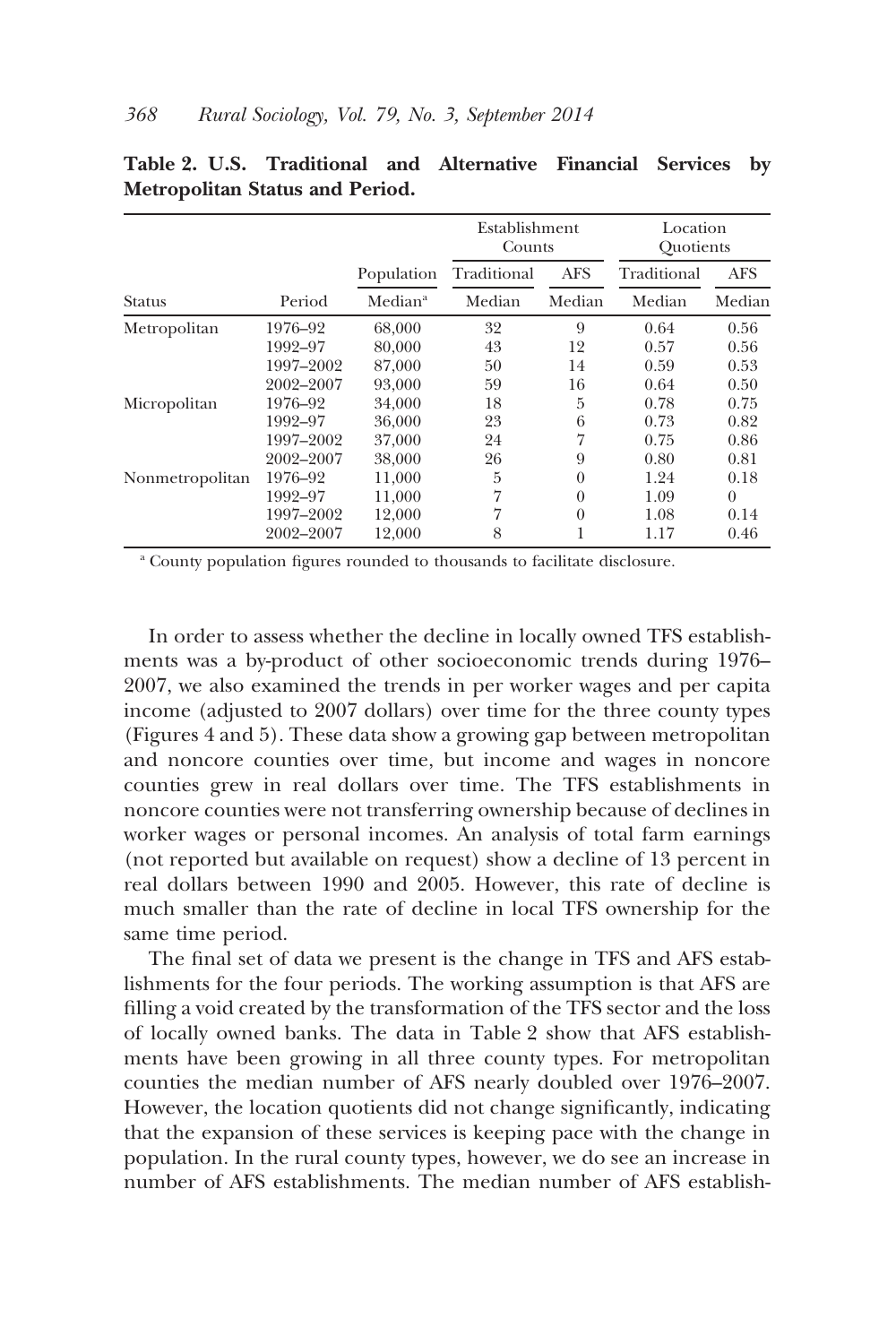

Figure 4. Per Worker Wages, 1976–2007.



Figure 5. Per Capita Income by County Type, 1976–2007.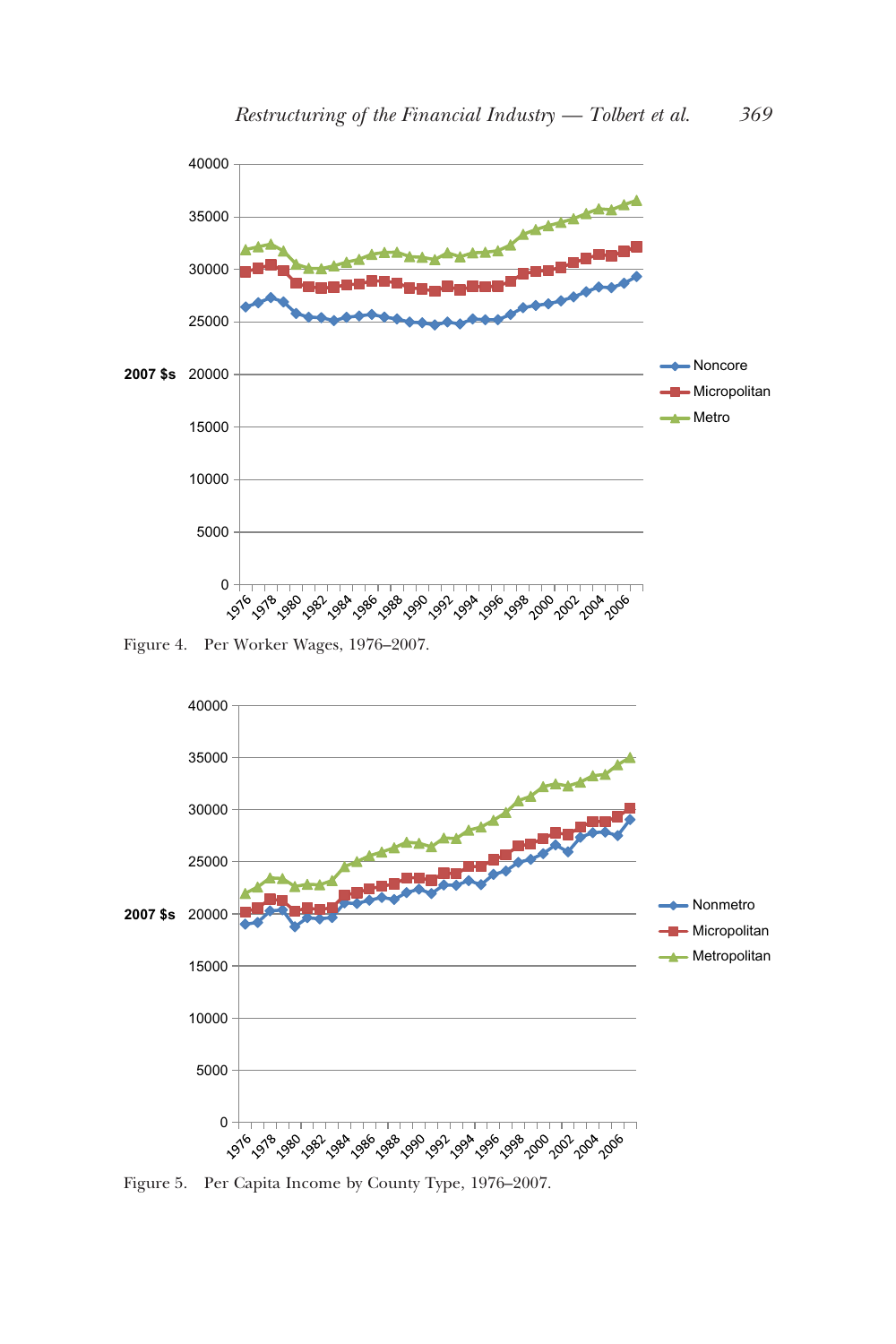

Figure 6. Distribution of Location Quotients, Traditional Financial Services.

ments also almost doubled in micropolitan counties, with a parallel increase in the location quotients. This indicates a slight increase in the concentration of AFS in these county types. However, there was a simultaneous similar increase in TFS median establishment counts and location quotients for micropolitan counties. The growth of both TFS and AFS establishments in metropolitan and micropolitan counties is highly consistent with the findings of Fellowes and Mabanta (2008): there is a dual system of financial services that have different sets of clients.

Noncore counties had the largest change in AFS establishments, and this is the only county type that had a decrease in the location quotients in TFS. A peak of 1 in Figures 6 and 7 represents just representation. A peak greater than 1 represents overconcentration. The data in Figure 6 show slight underrepresentation for TFS in metro and micro counties, and the peaks do not change over time. For noncore counties the peak shows just representation of TFS, but it also shows a long right-hand tail, indicating significant variation in location quotients within noncore county types.

The data for AFS show a different pattern. The median count of AFS moved from 0 for 1976–2002 to 1 in 2002–2007. Not only has the median changed dramatically, but the entire distribution of the location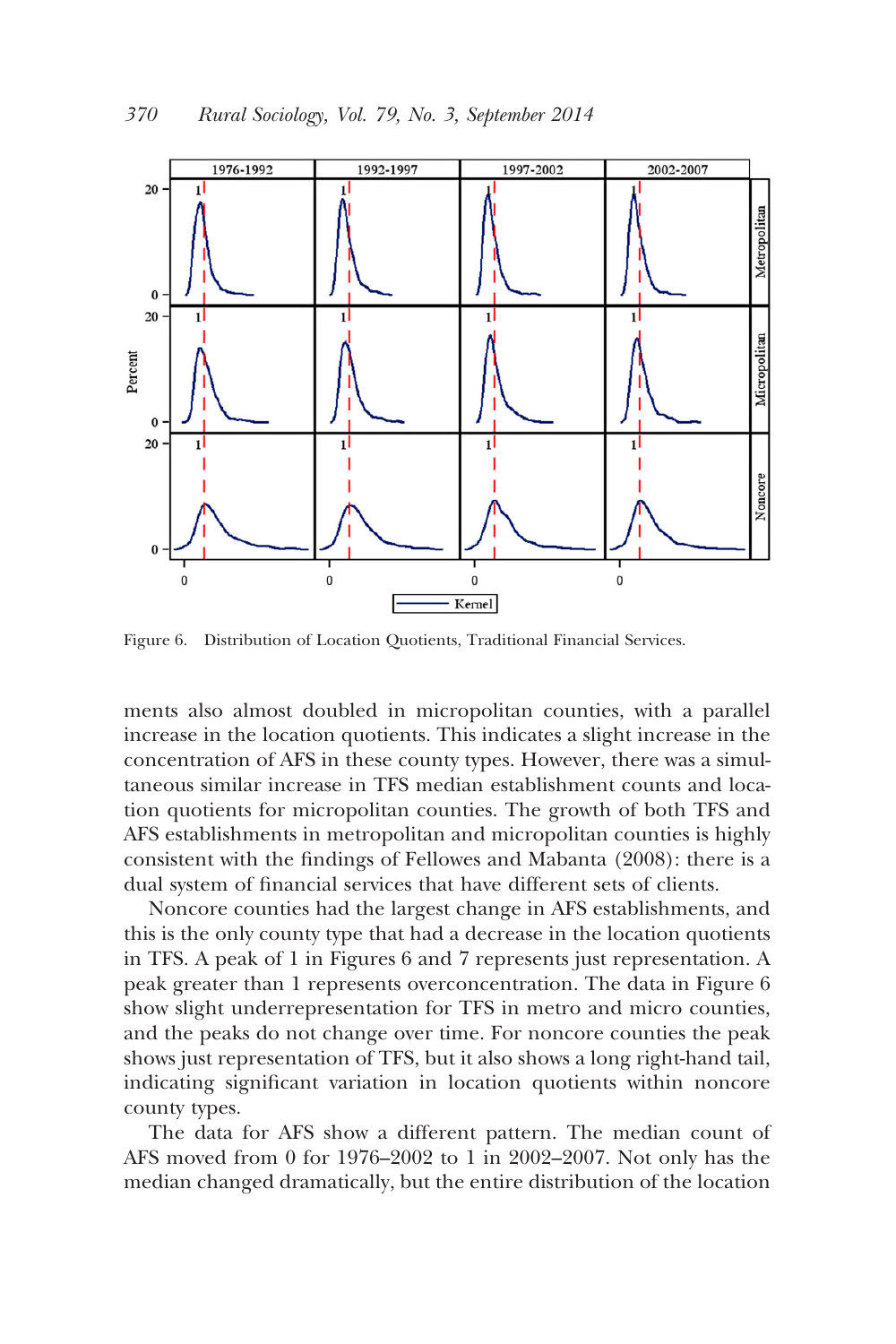

Figure 7. The Distribution of Alternative Financial Services Location Quotients.

quotient for AFS has changed dramatically as well, as Figure 7 demonstrates. The peak of the distribution in noncore counties is near zero in all four periods, but the height of the peak decreases significantly over time with the right tail becoming fatter and shorter. In the first period, the right tail is much longer and decreases over time. This indicates that while the number of counties overrepresented in AFS relative to their populations is increasing, the amount by which they are overrepresented is decreasing. In metro and micro counties, AFS growth has kept pace with population change. It is in noncore counties where AFS have proliferated at a rate greater than population change. If this is a substitution trend in which AFS are filling a void in financial lending created in part by the changes in TFS over the last 30 years, data from post 2007 will be needed to document better these trends.

# **Discussion**

We began this analysis working from the assumption that changes in local ownership in traditional financial institutions would harm rural communities because absentee ownership would limit relational or soft data lending. Our analysis of macro trends in traditional financial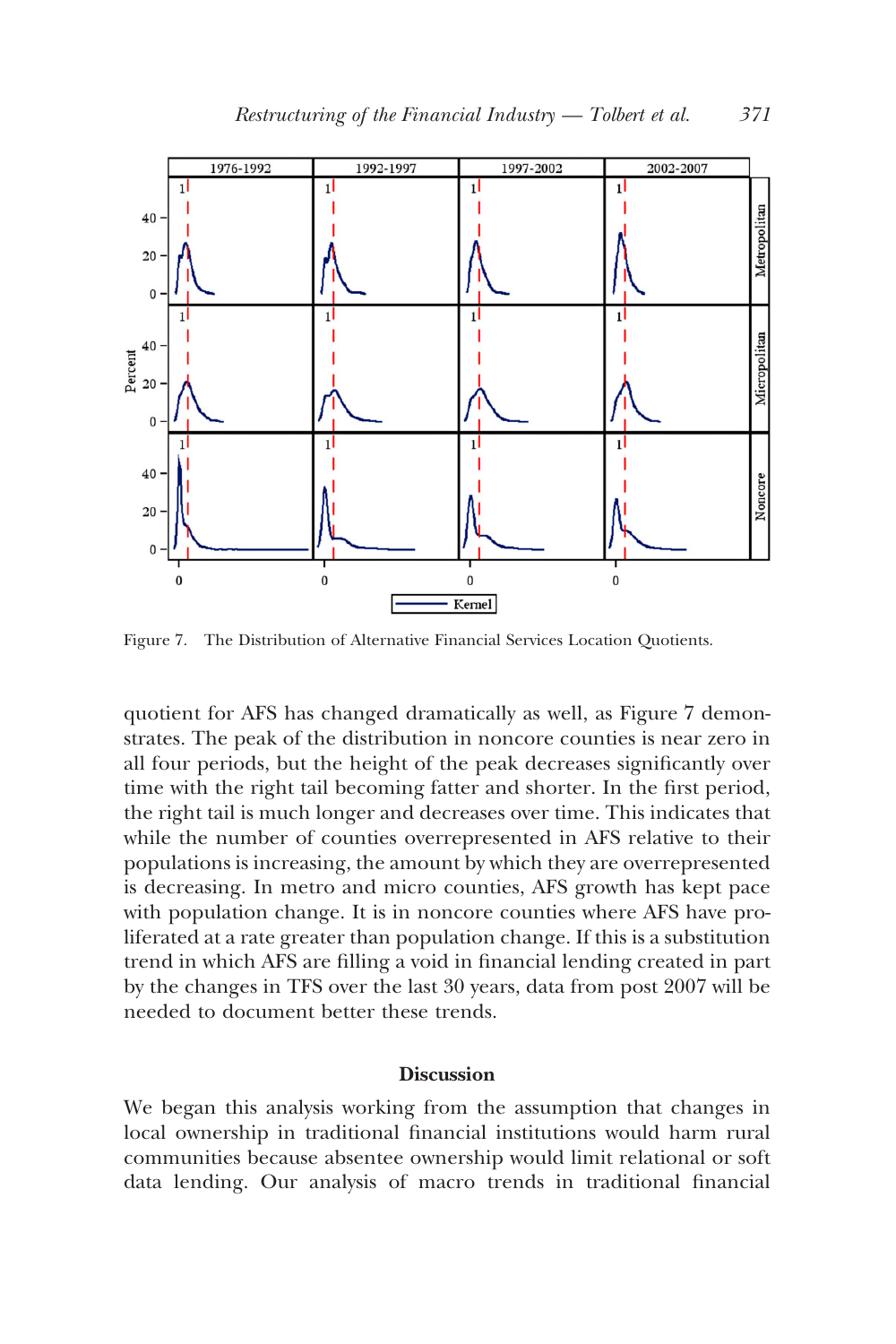services industries shows that there has been a significant restructuring in the industry since the mid-1970s, with significant proliferation of TFS establishments and simultaneous decline in local ownership. We also discussed the possibility that small business operators may be turning to alternative financial services to tide them over during tough times.

However, our macro data cannot speak well to the issue of how this change affects local business owners and those seeking to start new businesses, particularly in rural America. Over the last four years we have been conducting semistructured interviews with business owners and nascent entrepreneurs throughout rural Texas to understand the challenges that they face. Some, but not all, of these conversations have included discussions about finances. We can say that we do not detect any trend toward the use of alternative financial services. Each person to whom we spoke held the opinion that AFS represent a credit trap. The high interest rates and unreasonable terms would only make a bad situation worse. Participants in our discussions also had different experiences with traditional financial services, some good, some bad.

Collectively, what is known about nascent business finances comes from surveys of business owners. Our analysis of longitudinal employer household data show that 50 percent of new business start-ups rely on personal finances, while 30 percent rely on TFS loans.<sup>8</sup> From our conversations we have gleaned that access to capital is more difficult than it used to be. In 2009 a 23-year-old white Hispanic woman ("Anna") in a noncore Texas county who had been selling specialty cakes out of her parents' house to pay for community college decided to expand her business after graduation. She opened an updated and well-appointed 1,200-square-foot shop in the town's main strip of storefronts. Her shop had a very high-end feel, with new solid wood tables and chairs, original art, and refurbished hardwood floors.

She was excited and very nervous about her new adventure. The conversation eventually turned to finances. She has wanted to take out a small business loan from a local bank and also get some help from the Small Business Administration. In the end, she resorted to a plan familiar to a number of small business start-ups. In regard to her finances, she reported:

I was a student and I had no money. My father and I talked to the local bank, and they discouraged us from even applying for credit because of my lack of experience and collateral. The whole SBA thing was a mess, impossible to figure out. I got the

<sup>8</sup> These data are highly sensitive data analyzed at the Regional Data Center (RDC) secure lab in Chicago.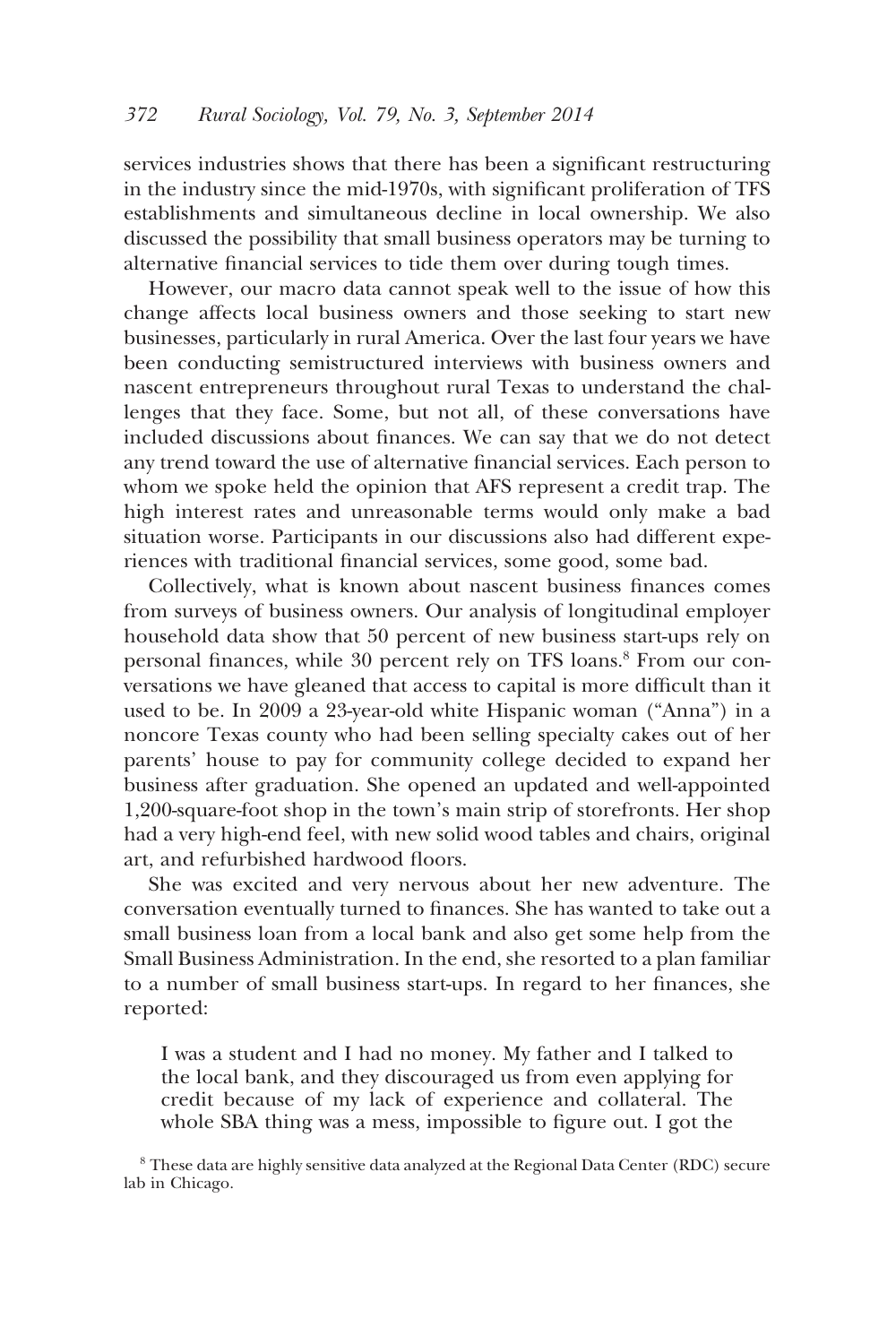money because my dad cashed in part of his 401K. I used the money to buy used ovens and furniture for the store and a few months rent. The owner [of the property] wants the stores to look nice. I cannot afford employees so my sister-in-law works part-time in the store for free. My brother (an accountant) does my books for free. The owner promised to cut me a break on the rent if business is too slow.

In contrast to Anna is "Martha." An elderly white woman, she and her husband have spent the better part of their lives building a fortune operating a collection of home-based small businesses, primarily in finance, insurance, and real estate. Instead of leasing space, Martha had purchased a large section of storefront on the opposite end of the town's main strip. She built a restaurant (with 13 full-time employees) with an accompanying banquet hall that she would lease for special events, such as wedding receptions. She spared no expense in outfitting the place with a western theme. She spoke freely of her finances:

I invested my own money. I spoke with a few banks, and could have gotten a loan, but the terms, the interest rates, were not attractive. I said "no thank you" and paid cash for this 10,000 square-foot storefront. I did supplement with a small lowinterest USDA economic development loan. But money is not really an issue. We're patient and are waiting three years for this place to start to turn a profit. We're close.

"Cheryl," a middle-aged white female, owns and operates an antique and secondhand furniture store in a rural town northwest of Fort Worth, Texas. Now retired, her father had owned the only new furniture store in town, which he opened in the early 1970s. We spoke with both of them about today's small business challenges. Cheryl has been in business for six years. It is clear from our conversations that her father (Jim) is the major financial supporter of her store. He proudly informed us that he had set all of his children up in small businesses. While Cheryl reported that she is pleased at the way her store is doing, it is not what she wanted to do.

I really wanted to open up a flower shop. I like to garden. Our town does not have a florist and the only place people can buy flowers is from the HEB [state-wide big-box grocery store] out on Route ——. About 10 years ago a nice place came open on the square. It was the perfect location for a flower shop. I put together a good business plan. I went to the [local branch of regional bank] bank and they turned me down for a loan, with no real explanation. Loan denied. I was shocked. Daddy was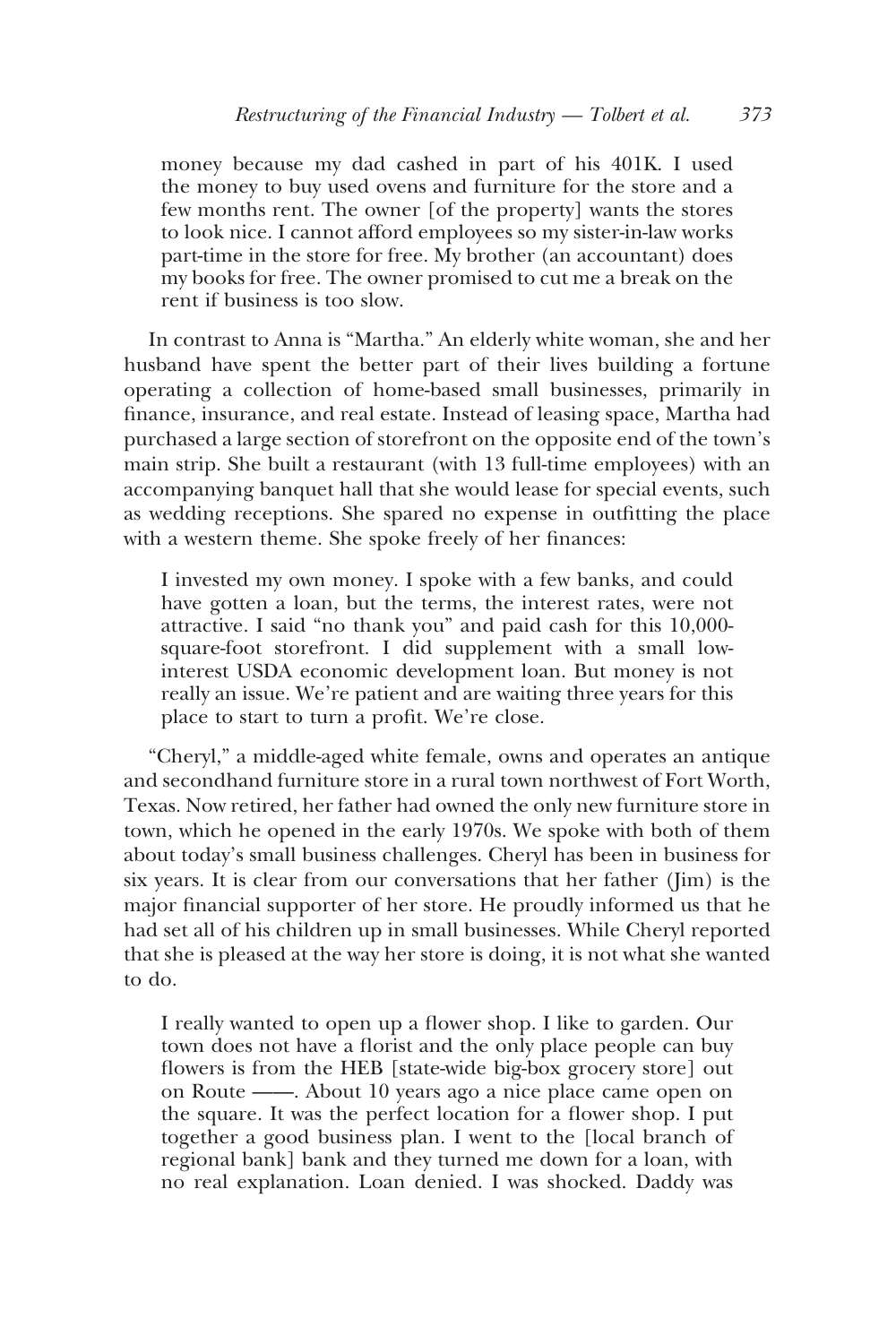## *374 Rural Sociology, Vol. 79, No. 3, September 2014*

really mad because he has been banking there for years. We have lived here all our lives. I thought getting the loan would be the easy part because Daddy had a successful business and we are known people in town. While this was going on, someone else opened a business in the storefront, so I kind of forgot about the flower shop. About four businesses have come and gone in that spot since then. But things are going good in my store. Maybe not getting that loan was a blessing.

We also spoke with "Alex," a senior white female who lives in a small town east of Dallas. Alex has owned and operated small businesses for over 40 years. She also served recently as the president of a statewide small business association. She is a small business consultant, and devotes considerable time and effort to helping other people start small businesses. She spoke openly about the changes in banking and how this affects access to capital for local businesses.

It is not like it used to be—go in and give them your business plan and that would do it. With a good reputation in the community you could get an unsecured loan to get started. Today to get a loan from the regional banks you need collateral. The total assets of your plan, the building, equipment, office computers, whatever, must be 80 percent of what you are asking for. You also need to have six months' escrow. The loans are easiest to get for those that do not really need them.

Her thoughts on big national banks underscore our points in this article.

The big national banks do not offer much for small businesses. Bank —— [a national bank with over \$1 billion in assets] is adding branches all throughout east Texas. They do not give small business loans. —— Bank [a national bank with over \$1 billion in assets] has two branches in —— County. It does give small business loans, but they call them "high-risk" loans. Interest rates start at 15 percent.

She seemed quite peeved at the regional and local banks.

They are trying to chase the big dollars. They are more interested in lending to large commercial businesses than small businesses. There is only one bank in town that will even discuss your small business plan with you. —— Bank, which has been in this town for over 50 years, is trying to be like the big national banks. They are only interested in lending to companies that will bring in large manufacturing. They turned *me* down for a small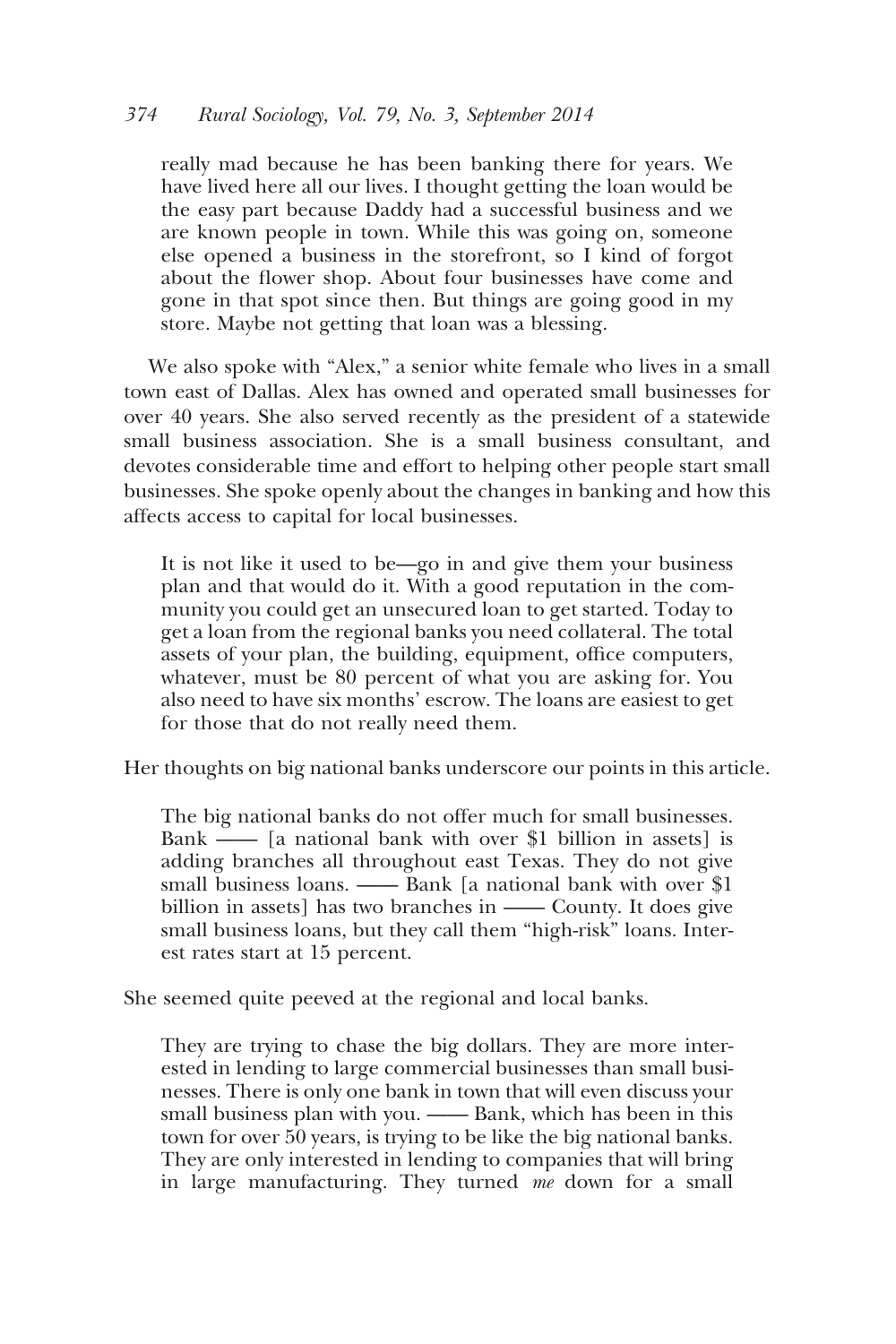business loan recently. I marched straight over to — Bank and got the loan that day.

As for what advice she would give those trying to start a small business in rural communities today, she suggests the following:

It will be tough, but not impossible. You will need collateral other than the business itself. Your best bet is to get an unsecured credit line from the bank you use and have a good history with. In today's world you cannot start [a small business] from zero. If you have a great credit score and have kept a high balance for a considerable period of time, you can most likely get the unsecured credit line at 13.75 percent interest. If you need a lot of cash to start, you may need to put the equity in your home up as collateral. That is risky.

What Alex and the others we have interviewed have emphasized is our contention that the transition from locally owned banks to regional, state, and national ownership has shifted the way in which banks operate at the local level. A smaller percentage of banks are giving out small business loans. Those that do are not offering affordable interest rates, and much more emphasis today is placed on hard data banking, such as credit scores and collateral. History and personal relationships with the bank are important for access to credit, according to Alex, our small business consultant. But what happens when the bank is bought out by an outside entity? Personnel turn over, and the relationships disappear. Business owners have to form a new history with the new ownership. A strong locally oriented small business sector is an important component of healthy rural communities (Blanchard and Matthews 2006; Blanchard et al. 2012; Lyson and Tolbert 2004; Mencken et al. 2006; Tolbert et al. 1998, 2002). It is not just the emergence of big-box retail trade that has placed many small rural businesses at risk but also the macrostructural changes that have altered the relationships between local people and the institutions that provide them credit.

# **Conclusion**

The restructuring of the financial services industry over the last 30 years has created concern among many proponents of rural economic development that these changes could lead to a decrease in access to the capital necessary to sustain and start new small businesses. Much of the past research has been concerned about the impact of these changes on relationship lending, a vital component of lending for small businesses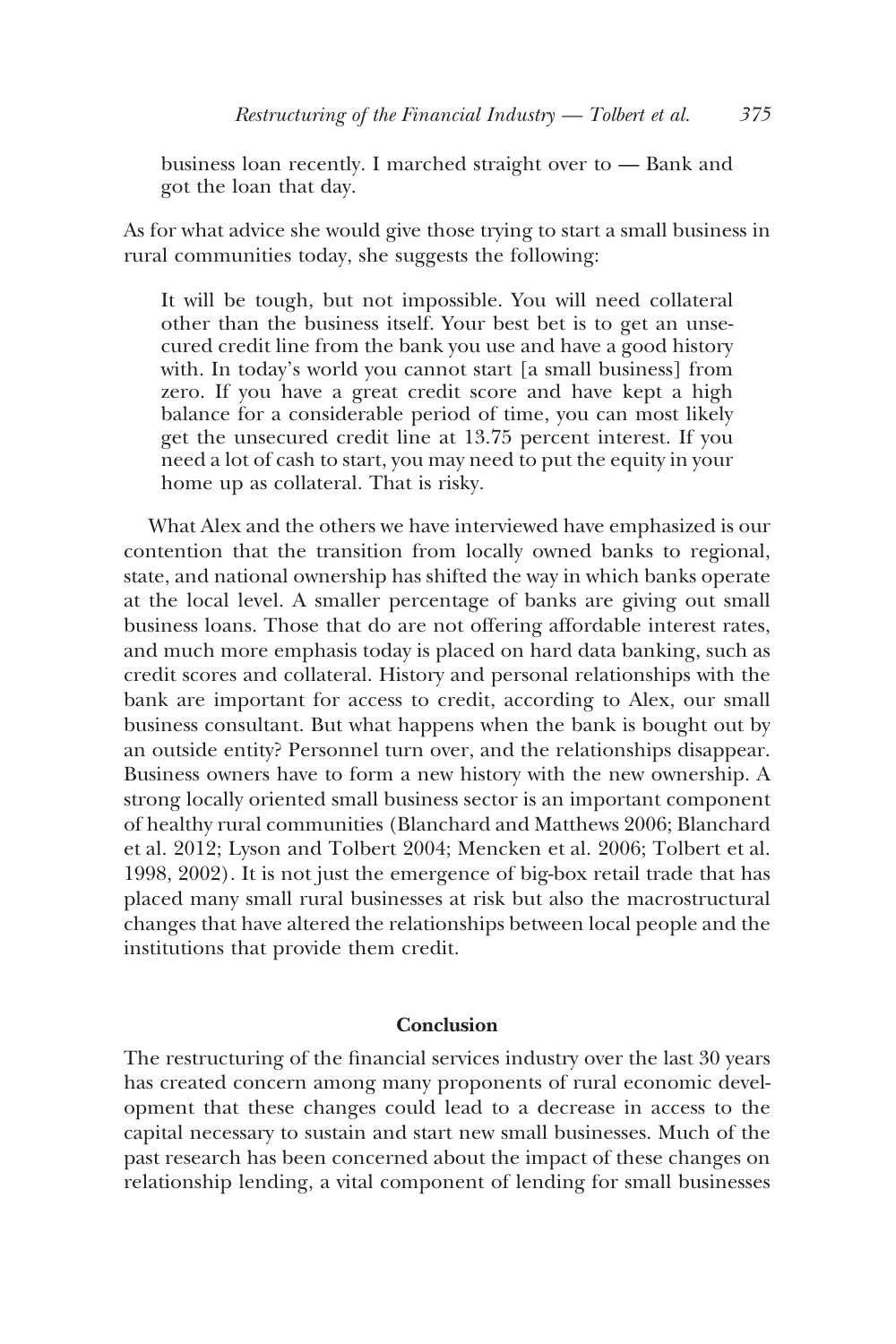(Cetorelli and Strahan 2006; Neff and Ellinger 1996). Our analysis shows that the rate of locally owned TFS has declined faster in the most rural counties since 1976.

Many small, local businesses, especially nascent companies, do not have a transactional lending portfolio (hard data on earnings, credit scores, etc.) in order to compete for loans from big, nonlocal banks (Brewer et al. 1996). As noted in our interview with Alex, some of the nation's largest banks are not interested in small business loan customers. In the past, lending decisions were often left to the discretion of the local loan officer, who is likely to have a personal relationship with the borrower, and extensive nontraditional information about the creditworthiness of the borrower. The consolidation of smaller, locally owned banks into larger firms, and the loss of other depository institutions, could mean less access to capital for local entrepreneurs, especially those seeking to start new businesses.

Our quantitative and qualitative findings have significant theoretical implications for the development of the civic capitalism model used to frame the research question. Locally oriented capitalism is a key concept in this model, and a healthy, locally oriented retail and small manufacturing business sector is vital to the development of civic welfare. However, a thriving local business sector cannot be sustained without the symbiotic relationship between local banks and local businesses. Access to financial capital via local banks, particularly that which in the past has been secured through soft data (personal relationships, community reputation) is at risk. Large national banks are not inclined to make small business loans (Akhavein, Goldberg, and White 2004). We believe that there is a real concern for the development of "credit deserts" in small towns and rural communities. Local retailers, who are at risk of big-box retail competition in many places, may now face the challenge of trying to secure credit from absentee-owned financial institutions that do not utilize relationship spending practices (Elyasiani and Goldberg 2004). The model of civic capitalism and the path to civic welfare must now include a measure of local access to financial support for locally oriented businesses and entrepreneurs.

The restructuring of the financial services industry over the last 30 years has created new challenges for economic development in rural America. This is our first examination of establishment-level financial services data. We have documented that locally owned financial services are significantly rarer than in years past. We have also confirmed what others have concluded about the nature of AFS growth (Fellowes and Mabanta 2008). We have provided qualitative reports from rural small business owners about their experiences with finding finances. Our next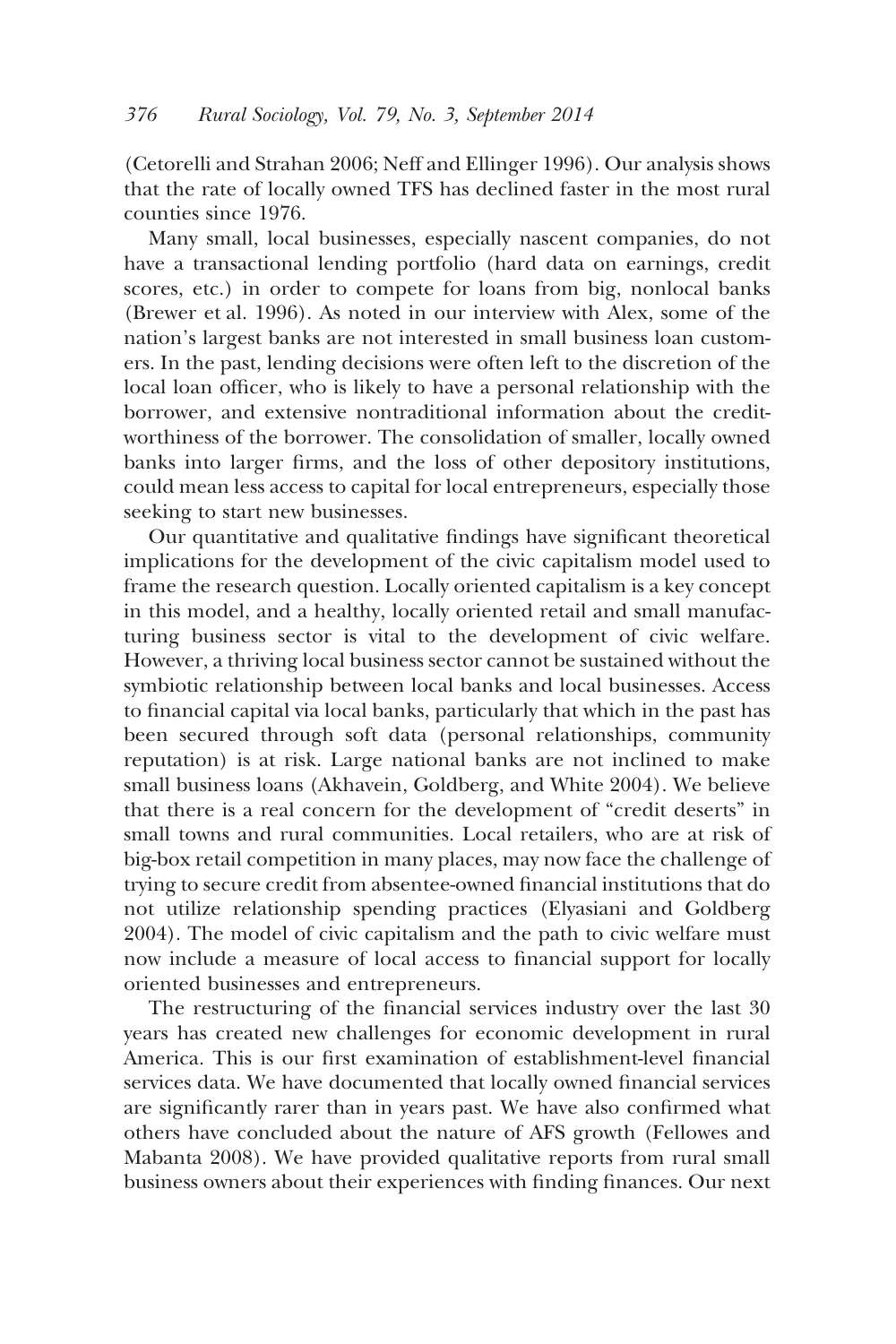step in this research agenda is to examine the relationships between changes in local financial institutions and other county-level socioeconomic outcomes, such as earnings, employment growth, poverty, and income inequality.

#### **References**

- Akhavein, Jalal, Lawrence G. Goldberg, and Lawrence J. White. 2004. "Small Banks, Small Business, and Relationships: An Empirical Study of Lending to Small Farms." *Journal of Financial Services Research* 26:245–61.
- Berger, Allen N. and Lamont K. Black. 2007. "Lending Technologies, Bank Size, and Small Business Finance: Extensions and Tests of the Current Paradigm." Working Paper, Federal Reserve Board of Governors, Washington, DC.
- Berger, Allen N., Rebecca S. Demsetz, and Phillip E. Strahan. 1999. "The Consolidation of the Financial Services Industry: Causes, Consequences, and Implications for the Future." *Journal of Banking and Finance* 23:135–94.
- Berger, Allen N., Nathan H. Miller, Mitchell A. Petersen, Raghuram G. Rajan, and Jeremy C. Stein. 2005. "Does Function Follow Organizational Form? Evidence from the Lending Practices of Large and Small Banks." *Journal of Financial Economics* 76:237–69.
- Berger, Allen N. and Gregory F. Udell. 1995. "Relationship Lending and Lines of Credit in Small Firm Finance." *Journal of Business* 68:351–82.
	- -. 1996. "Universal Banking and the Future of Small Business Lending." Pp. 559-627 in *Financial System Design: The Case for Universal Banking*, edited by A. Saunders and I. Walter. Burr Ridge, IL: Irwin.
	- ———. 2002. "Small Business Credit Availability and Relationship Lending: The Importance of Bank Organisational Structure." *Economic Journal* 112:F32–F55.
- Berry, Christopher. 2005. "To Bank or Not to Bank? A Survey of Low Income Households." Pp. 47–70 in *In Building Assets, Building Credit: Creating Wealth in Low Income Communities*, edited by N. Retsinas and E. Belsky. Washington, DC: Brookings Institution Press.
- Black, Sandra E. and Phillip E. Strahan. 2002. "Entrepreneurship and Bank Credit Availability." *Journal of Finance* 57:2807–33.
- Blanchard, Troy and Todd L. Matthews. 2006. "The Configuration of Local Economic Power and Civic Participation in the Global Economy." *Social Forces* 84:2241–56.
- Blanchard, Troy, Charles Tolbert, and F. Carson Mencken. 2012. "The Health and Wealth of U.S. Counties: How the Small Business Environment Impacts Alternative Measures of Development." *Cambridge Journal of Regions, Economy, and Society* 5:149–62.
- Blank, Rebecca M. 2008. *Public Policies to Alter the Use of Alternative Financial Services among Low Income Households*. Washington, DC: Brookings Institution.
- Bond, Phillip and Robert Townsend. 1996. "Formal and Informal Financing in a Chicago Ethnic Neighborhood." *Economic Perspectives* 20(4):3–27.
- Boot, Arnoud W. A. 2011. "Banking at the Crossroads: How to Deal with Marketability and Complexity?" *Review of Development Finance* 1:167–83.
- Brevoort, Kenneth P. and Timothy H. Hannan. 2004. "Commercial Lending and Distance: Evidence from Community Reinvestment Act Data." Working Paper No. 2004–24, Finance and Economics Discussion Series, Federal Reserve Board of Governors, Washington, DC.
- Brewer, Ellijah III, Hesna Genay, William E. Jackson III, and Paula R. Worthington. 1996. "How Are Small Firms Financed? Evidence from Small Business Investment Companies." *Economic Perspectives* 20(6):2–18.
- Brickley, James A., James S. Linck, and Clifford W. Smith, Jr. 2003. "Boundaries of the Firm: Evidence from the Banking Industry." *Journal of Financial Economics* 70:351–83.
- Campbell, Jeffrey R. and Mariacristina De Nardi. 2009. "A Conversation with 590 Nascent Employers." *Annals of Finance* 5:313–40.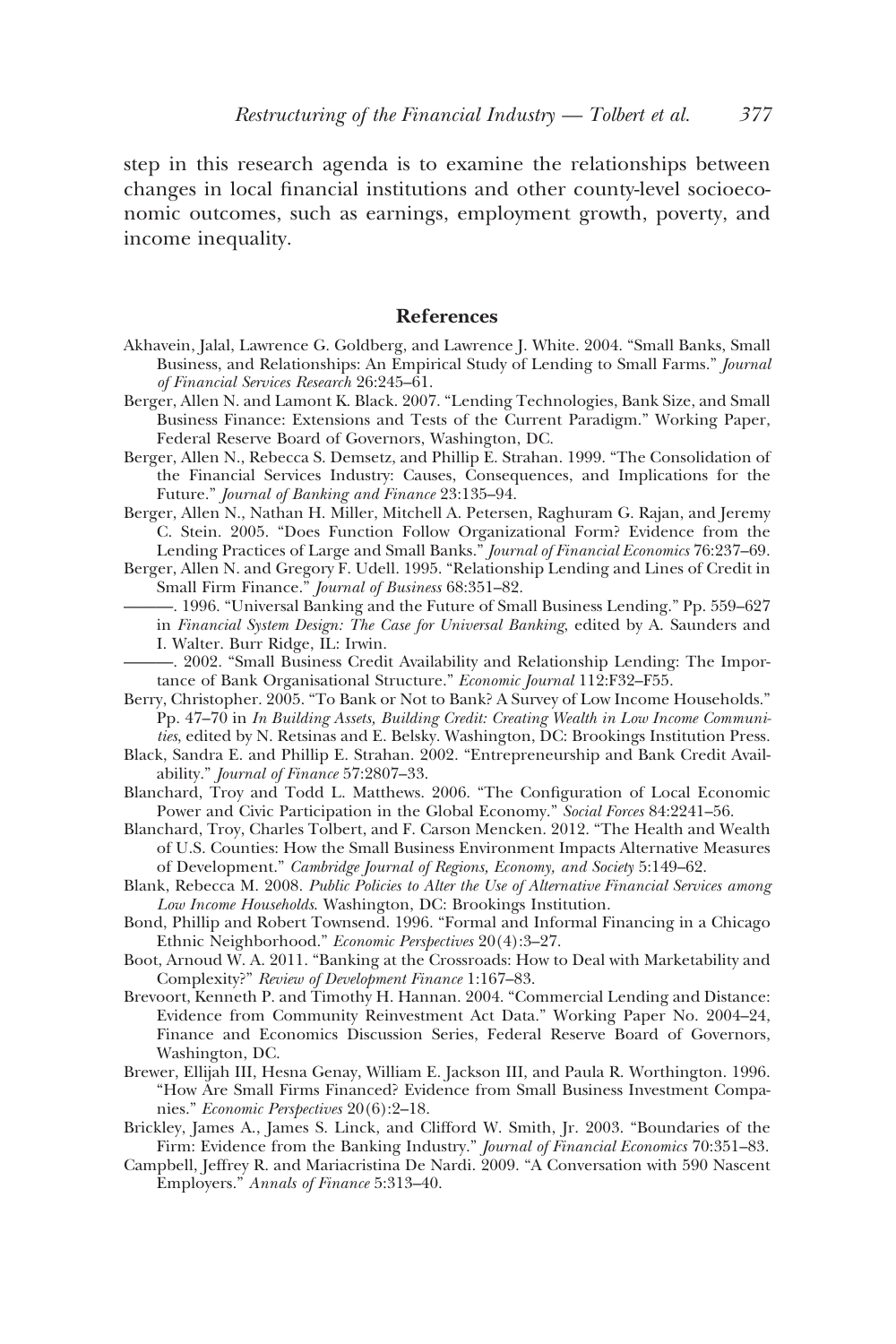- Caskey, John P. 2002. "Check-Cashing Outlets in a Changing Financial System." Working Paper No. 02–4, Working Papers Research Department, Federal Reserve Bank, Philadelphia, PA.
- Cetorelli, Nicola and Phillip E. Strahan. 2006. "Finance as a Barrier to Entry: Bank Competition and Industry Structure in Local U.S. Markets." *Journal of Finance* 69:437– 61.
- Collender, Robert N. and Julie A. Frizell. 2002. "Small Commercial Banks and the Federal Home Loan Bank System." *International Regional Science Review* 25:279–303.
- Collender, Robert N. and Sherrill Shaffer. 2003. "Local Bank Office Ownership, Deposit Control, Market Structure, and Economic Growth." *Journal of Banking and Finance* 27:27–57.
- ———. 2009. "Banking Structure and Employment Growth." *Applied Economics* 41: 2403–17.
- Davis, Steven J., John Haltiwanger, and Ron Jarmin. 2008. *Turmoil and Growth: Young Businesses, Economic Churning, and Productivity Gains.* Kansas City, MO: Ewing Marion Kauffman Foundation.
- Devaney, Mike and Bill Weber. 1995. "Local Characteristics, Contestability, and the Dynamic Structure of Rural Banking: A Market Study." *Quarterly Review of Economics and Finance* 35:271–87.
- DeYoung, Robert, Dennis Glennon, and Peter Nigro. 2008. "Borrower-Lender Distance, Credit Scoring, and Loan Performance: Evidence from Informational-Opaque Small Business Borrowers." *Journal of Financial Intermediation* 17:113–43.
- DeYoung, Robert, William C. Hunter, and Gregory F. Udell. 2002. "Whither the Community Bank? Relationship Finance in the Information Age." *Chicago Fed Letter* 178:1–3.
- Elyasiani, Elyas and Lawrence G. Goldberg. 2004. "Relationship Lending: A Survey of the Literature." *Journal of Economics and Business* 56:315–30.
- Fellowes, Matt and Mia Mabanta. 2008. "Banking on Wealth: America's New Retail Banking Infrastructure and Its Wealth-Building Potential." Research Brief, Metropolitan Policy Program, January, Brookings Institution, Washington, DC.
- Graves, Steven M. 2003. "Landscapes of Predation, Landscapes of Neglect: A Location Analysis of Payday Lenders and Banks." *Professional Geographer* 55:303–17.
- Green, Gary P. 1984. "Credit and Agriculture: Some Consequences of the Centralization of the Banking System." *Rural Sociology* 49:568–79.
- ———. 1986. "Capital Flows in Rural Areas: An Analysis of the Impact of Banking Centralization on Lending Policies." *Social Science Quarterly* 67:366–78.
- Huck, Paul, Sherrie Rhine, Phillip Bond, and Robert Townsend. 1999. "Small Business Finance in Two Chicago Minority Neighborhoods." *Economic Perspectives* 23(2): 46–62.
- Hughes, Joseph P., William W. Lang, Loretta J. Mester, and Choon-Geol Moon. 1999. "The Dollars and Sense of Bank Consolidation." *Journal of Banking and Finance* 23:291– 324.
- Irwin, Michael, Troy Blanchard, Charles Tolbert, Alfred Nucci, and Thomas Lyson. 2004. "Why People Stay: The Impact of Community Context on Nonmigration in the USA." *Population-E* 59:567–92.
- Irwin, Michael, Charles Tolbert, and Thomas Lyson. 1999. "There's No Place like Home: Nonmigration and Civic Engagement." *Environment and Planning A* 31:2223–38.
- Jarmin, Ron S. and Javier Miranda. 2002, "The Longitudinal Business Database." Working Paper No. 02–17, Center for Economic Studies, U.S. Bureau of the Census, Washington, DC.
- Kilkenny, Maureen. 2002. "Community Credit." *International Regional Science Review* 25:247– 51.
- Lee, Matthew R. 2008. "Civic Community in the Hinterland: Toward a Theory of Rural Social Structure and Violence." *Criminology* 46:447–78.
- Li, Wei, Gary Dymski, Yu Zhou, Maria Chee, and Carolyn Aldana. 2002. "Chinese-American Banking and Community Development in Los Angeles County." *Annals of the Association of American Geographers* 92:777–96.